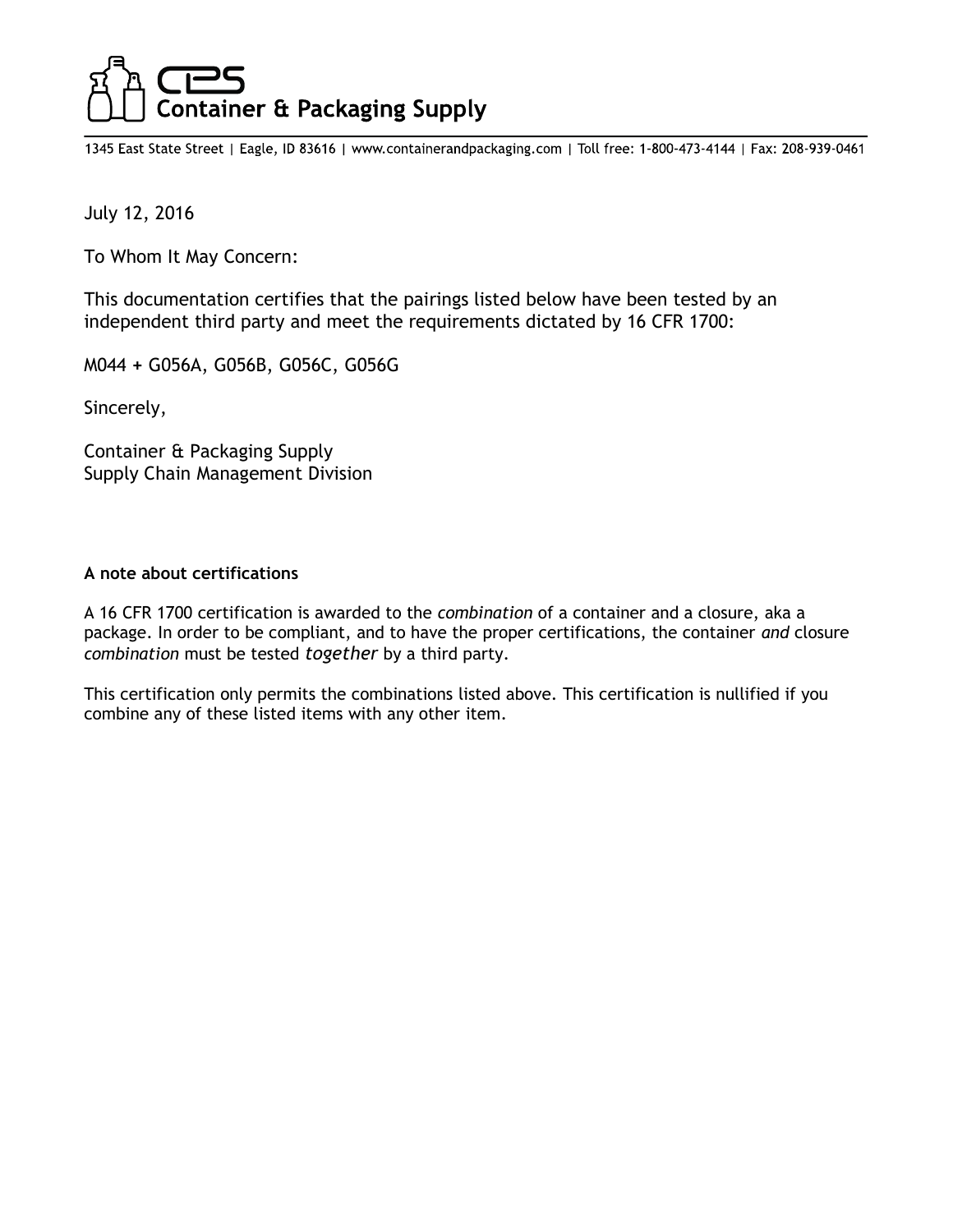Evaluation of 24-400 CRC Glass Dropper Bottle as a poison prevention package for GloPak USA Corp.

by

Bitner Associates, Inc. 1001 Forest Trail Sugar Grove, Illinois 60554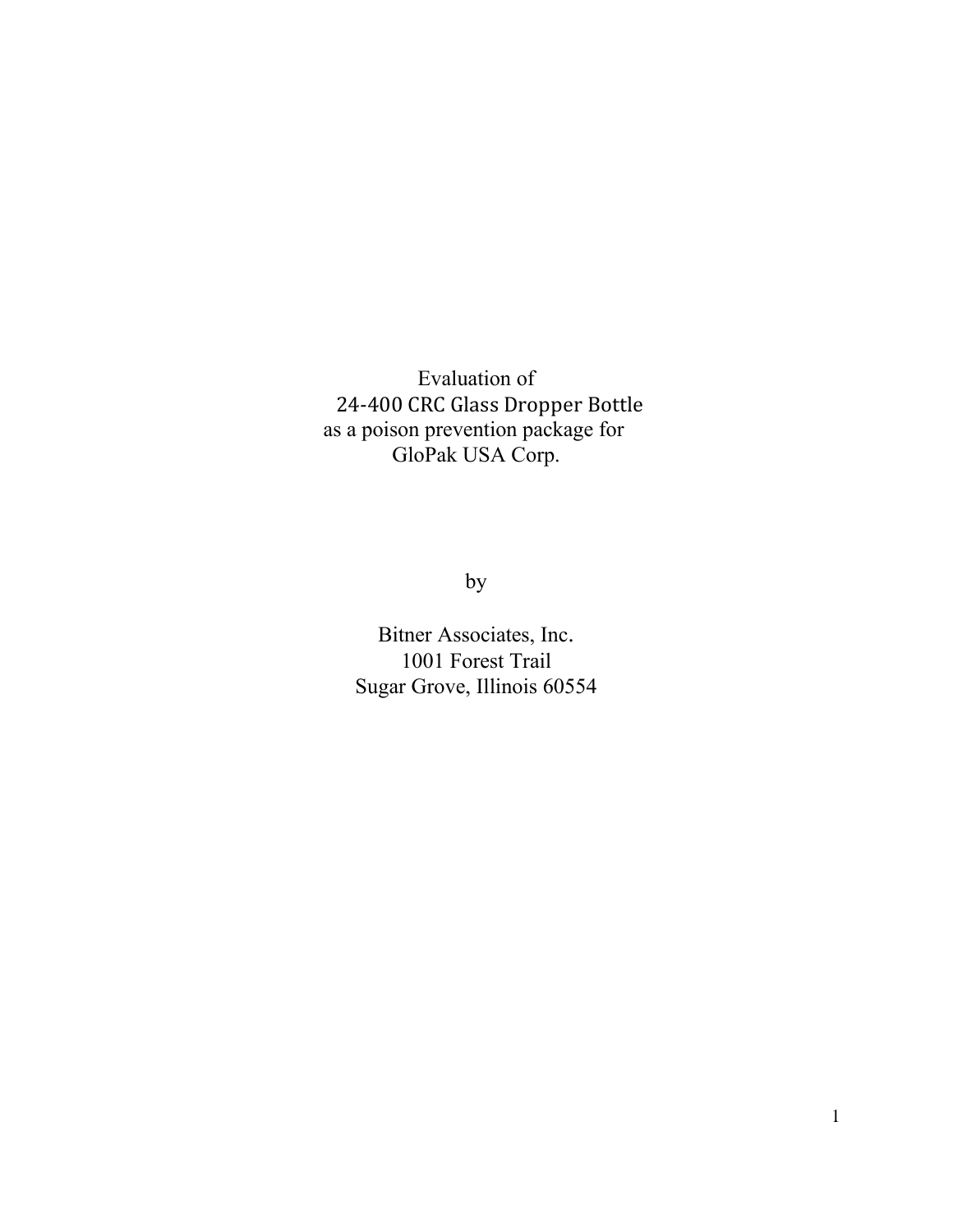

Bitner Associates, Inc. 1001 Forest Trail Sugar Grove, IL 60554 Ph. 708.738.5598

April 8, 2016

GloPak USA Corp 35 Engel Street Hicksville NY 11801

Attention: Kenneth Krell; Herein is our report 4oz Dropper Bottle as a Poison Protection Package.

The test units were evaluated using the Consumer Product Safety Commission Protocol and Standards. Study indicates 4oz Dropper Bottle fulfills requirements for a Poison Prevention Package as per the current Code of Federal Regulations (C.F.R.) Title 16, Part 1700.20.

Sincerely, **BITNER ASSOCIATES, Inc.**

John Bitner President

 $\epsilon$ 

 *Child-Resistant Package Testing ● Design ● Development*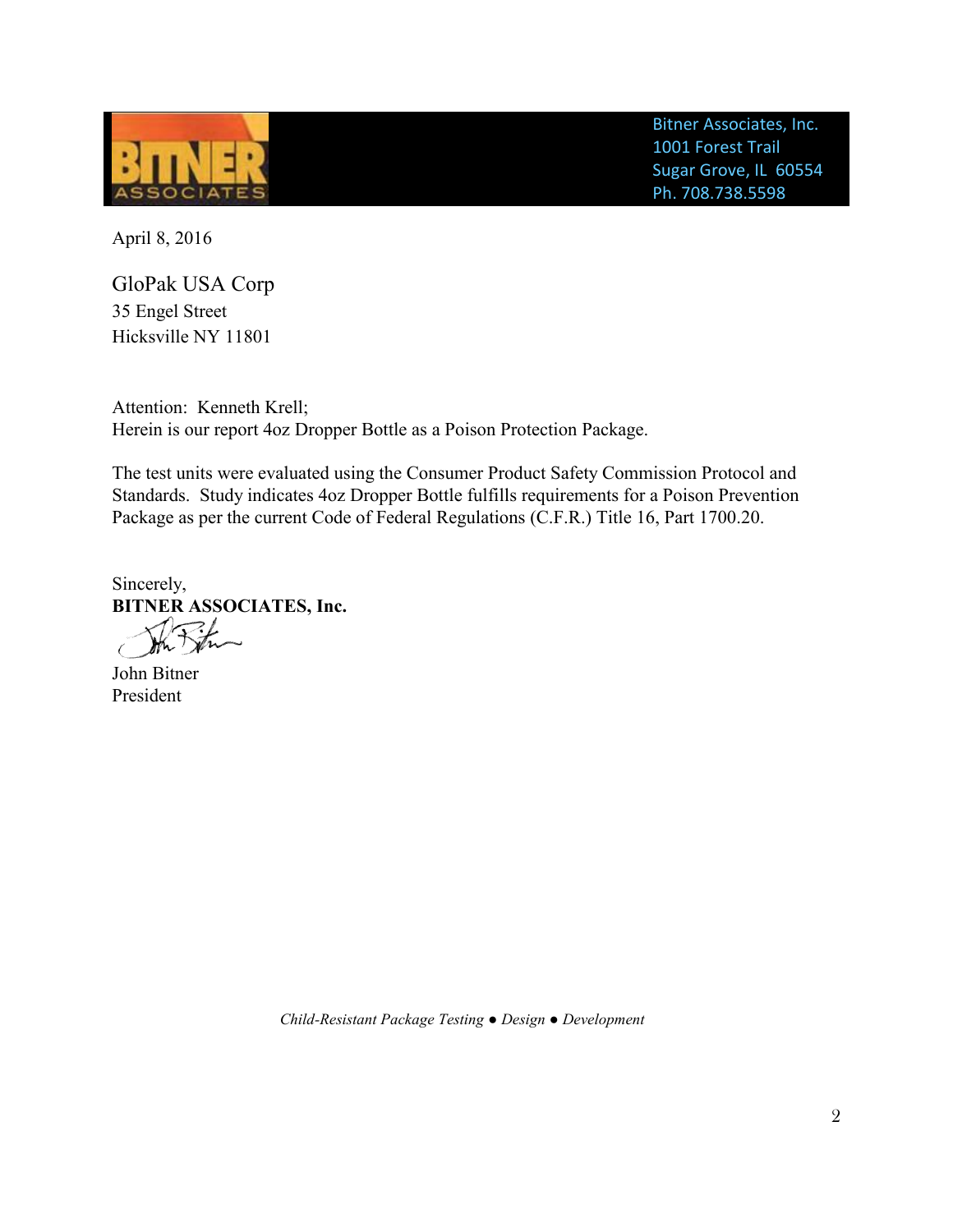# TABLE OF CONTENTS

| $\mathbf{I}$ . |  |
|----------------|--|
| II.            |  |
| III.           |  |
|                |  |
| V.             |  |
|                |  |
|                |  |
| VIII.          |  |
|                |  |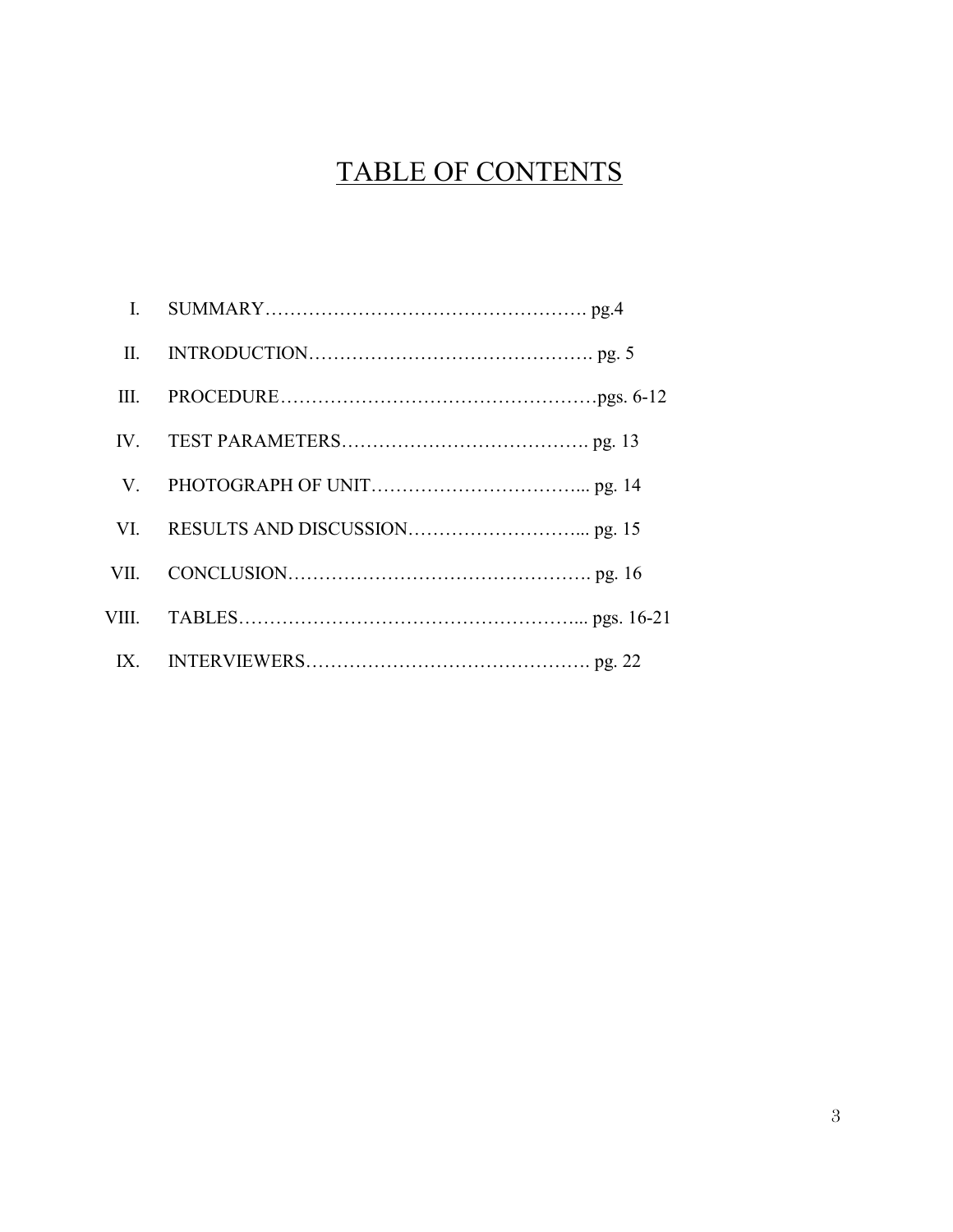# **I. SUMMARY**

| GloPak USA Corp      |
|----------------------|
| 35 Engel Street      |
| Hicksville, NY 11801 |
|                      |

| Date:            | April 8. 2016             |
|------------------|---------------------------|
| Samples of:      | <b>40z Dropper Bottle</b> |
| $C$ ontuo ot No. | 1271 $246$                |

| Contract No.:     | $13/1 - 240$  |
|-------------------|---------------|
| Samples Received: | April 4, 2016 |
| Submitted by:     | Kenneth Krell |

## Objective

GloPak USA Corp submitted the **4oz Dropper Bottle** to determine if the bottle/closure would be compliant with the Consumer Product Safety Commission's current protocol and standards for poison prevention packaging Code of Federal Regulations (C.F.R.) Title 16, Part 1700.20.

## Procedures

The protocol for evaluation of packaging for poison prevention (current C.F.R. Title 16, Part 1700.20) was strictly adhered to for this study.

#### Panelists

In the course of this study 100 children (42 to 51 months of age) and 100 seniors (50 to 70 yearolds, 70% female) were employed.

#### Results

Results of the study indicate that the **4oz Dropper Bottle** meets the standards for poison prevention packaging according to current C.F.R. Title 16 Part 1700.20.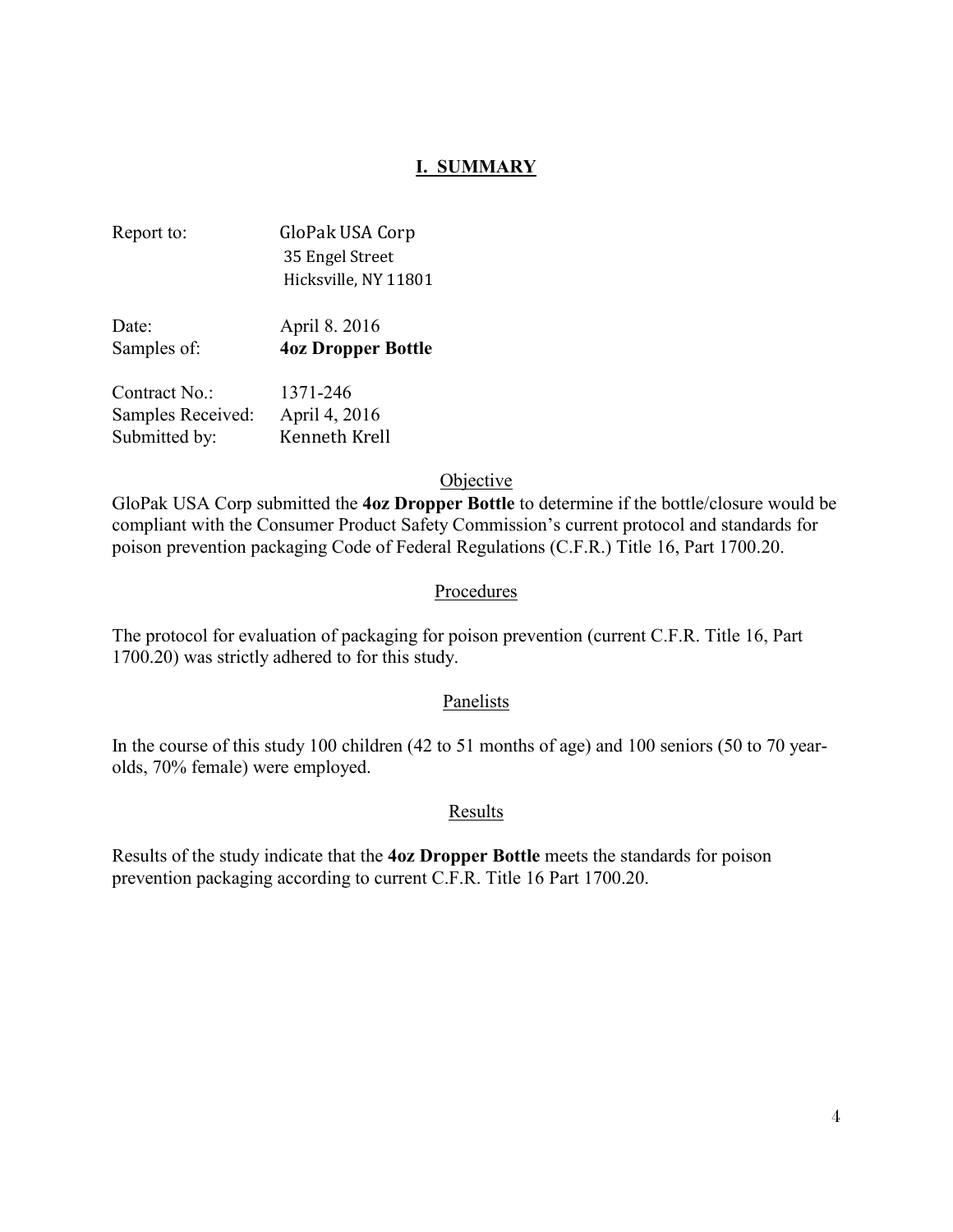# **II. INTRODUCTION**

**GloPak USA Corp** wished to determine if the **4oz. Dropper** Bottles fulfills Consumer Product Safety Commission's (CPSC) current standards and protocol for poison prevention packaging set forth in Code of Federal Regulations Title 16, Part 1700.20. Bitner Associates is recognized testing laboratory facility for testing child-resistant packaging according to CPSC protocol. They were requested to evaluate this package using the above mentioned protocol.

Bitner Associates is an independent testing facility and has been evaluating child-resistant packaging for both industry and government for over twenty-five years. The company is recognized as a leader in the field by virtue of having employed hundreds of thousands of panelists and evaluated thousands of packaging concepts for child-resistance. Bitner Associates utilizes standard operating procedures (SOP's) along with quality assurance programs consistent with those acknowledged and supported by the Consumer Product Safety Commission and Environmental Protection Agency.

In the course of this evaluation, the packaging was tested with panels consisting of 100 seniors (50 to 70 year-olds, 70% female) and 100 children (41 to 52 months of age, evenly distributed) obtained from nursery schools, day care centers and civic groups. The data derived from the study were assembled in a meaningful fashion and reviewed to determine whether the packaging met the cited standards for poison prevention packaging presented herein.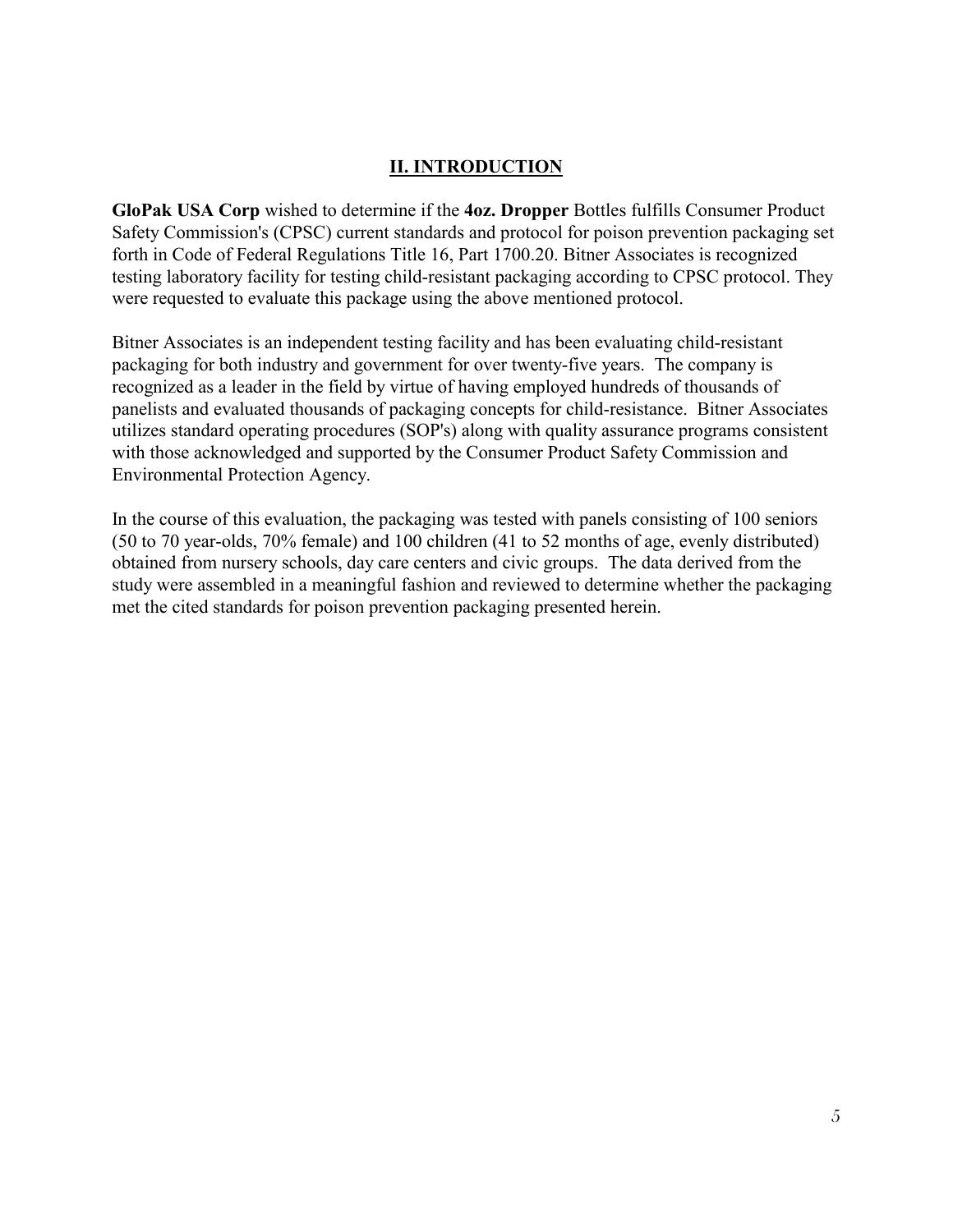## **III. PROCEDURE**

The following standard and protocol was adhered to in this study. **Protocol**

Code of Federal Regulations Title 16, Part 1700:

1700.20 Testing procedure for testing special packaging.

(a) Test protocols - (1) General requirements - (i) Requirements for packaging. As specified in §1700.15(b), special packaging is required to meet the child test requirements and the applicable adult test requirements of this §1700.20.

(ii) Condition of packages to be tested. (A) Tamper-resistant feature. Any tamper-resistant feature of the package to be tested shall be removed prior to testing unless it is part of the package's child-resistant design. Where a package is supplied to the consumer in an outer package that is not part of the package's child-resistant design, one of the following situations applies.

(1) In the child test, the package is removed from the outer package, and the outer package is not given to the child.

(2) In both the adult tests, if the outer package bears instructions for how to open or properly re-secure the package, the package shall be given to the test subject in the outer package. The time required to remove the package from the outer packages is not counted in the times allowed for attempting to open and, if appropriate, reclose the package.

(3) In both the adult tests, if the outer package does not bear any instructions relevant to the test, the package will be removed from the outer package, and the outer package is not given to the test subject.

(B) Reclosable packages - adult tests. In both the adult tests, re-closable packages, if assembled by the testing agency, shall be properly secured at least 72 hours prior to beginning the test to allow the materials (e.g., the closure liner) to "take a set." If assembled by the testing agency, torque-dependent closures shall be secured at the same on-torque as applied on the packaging line. Application torques must be recorded in the test report. All packages shall be handled so that no damage or jarring will occur during storage or transportation. The packages shall not be exposed to extreme conditions of heat or cold. The packages shall be tested at room temperature.

(2) Child test - (i) Test subjects. (A) Selection criteria. Use from 1 to 4 groups of 50 children, as required under the sequential testing criteria in Table 1. No more than 20 percent of the children in each group shall be tested at or obtained from any given site. Each group of children shall be randomly selected as to age, subject to the limitations set forth below. Thirty percent of the children in each group shall be of age 42-44 months, 40 percent of the children in each group shall be of age 45-48 months, and 30 percent of the children in each group shall be of age 49-51 months. The children's ages shall be calculated as follows: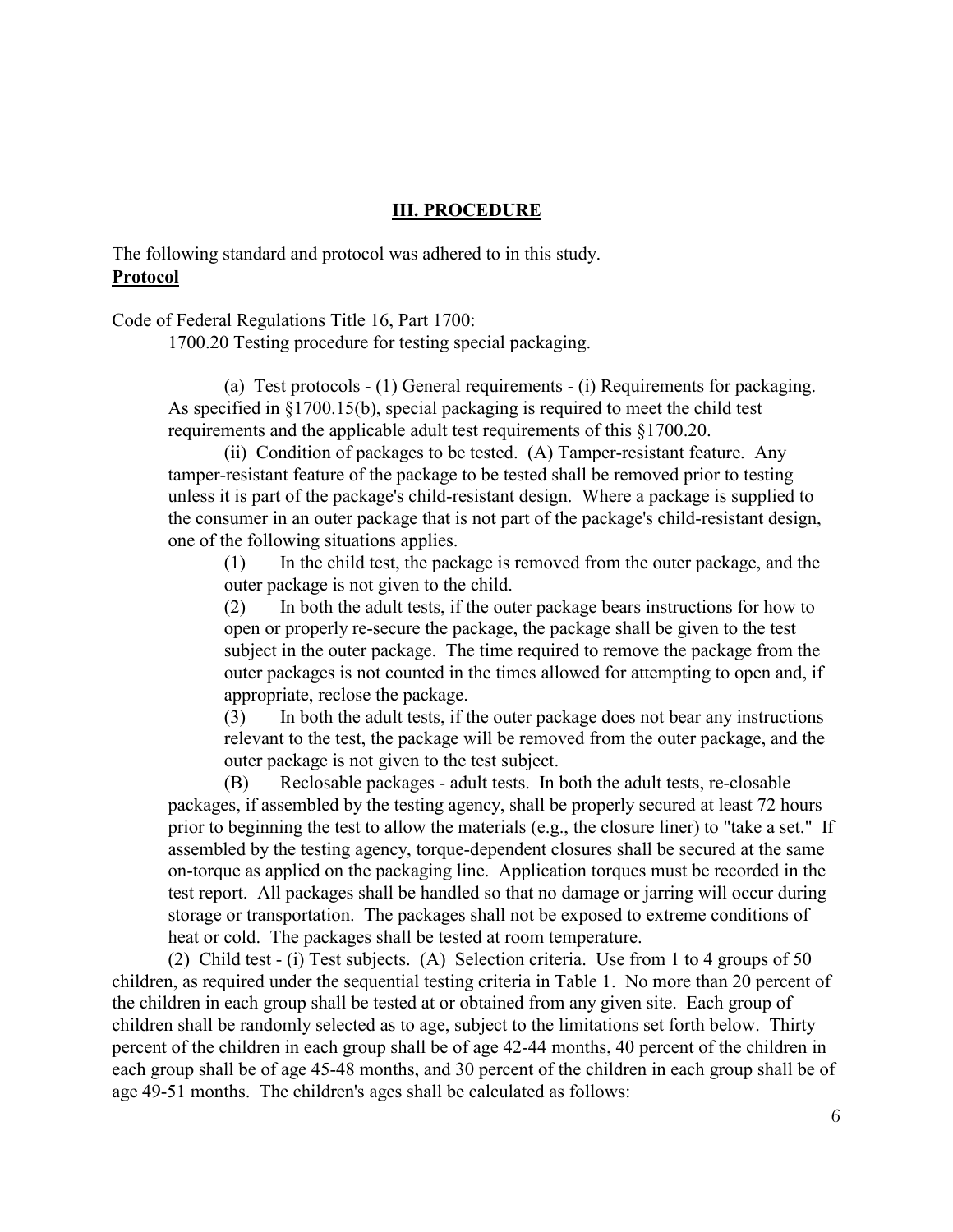(1) Arrange birth date and test date by numerical designations for month, day, and year.

(2) Subtract the month, day, and year numbers for the birth date from the respective numbers for the test date. This may result in negative numbers for the months or days.

(3) Multiply the difference in years by 12 to obtain the number of months in the difference in years, and add this value to the number of months that was obtained when the birth date was subtracted from the test date. This figure either will remain the same or be adjusted up or down by 1 month, depending on the number of days obtained in the subtraction of the birth date from the test date.

(4) If the number of days obtained by subtracting the days in the birth date from the days in the test date is  $+16$  or more, 1 month is added to the number of months obtained above. If the number of days is -16 or less, subtract 1 month. If the number of days is between -15 and  $+15$ inclusive, no change is made in the number of months.

(B) Gender distribution. The difference between the number of boys and the number of girls in each age range shall not exceed 10 percent of the number of children in that range. The children selected should have no obvious or overt physical or mental handicap. Each child's parent or guardian shall read and sign a consent form prior to the child's participation. (The Commission staff will not disregard the results of tests performed by other parties simply because informed consent for children is not obtained.)

| Test  | Cumulative | Package Openings |                 |       |           |                 |       |
|-------|------------|------------------|-----------------|-------|-----------|-----------------|-------|
| Panel | number of  |                  | First 5 minutes |       |           | Full 10 minutes |       |
|       | children   | Pass             | Continue        | Fail  | Pass      | Continue        | Fail  |
| .     | 50         | $0 - 3$          | $4 - 10$        | $11+$ | $0 - 5$   | $6 - 14$        | $15+$ |
|       | 100        | $4 - 10$         | $11 - 18$       | $19+$ | $6 - 15$  | $16 - 24$       | $25+$ |
| 3.    | 150        | $11 - 18$        | $19 - 25$       | $26+$ | $16 - 25$ | $26 - 34$       | $35+$ |
| 4.    | 200        | $19 - 30$        | .               | $31+$ | $26 - 40$ | .               | $41+$ |

**Table 1. Number of Openings: Acceptance (Pass), Continue Testing, and Rejection (Fail) Criteria for the First 5 minutes and the Full 10 minutes of the Children's Protocol Test**

(ii) Test failures. A test failure shall be any child who opens the special packaging or gains access to its contents. In the case of unit packaging, however, a test failure shall be any child who opens or gains access to the number of individual units which constitute the amount that may produce serious personal injury or serious illness, or a child who opens or gains access to more than 8 individual units, whichever number is lower, during the full 10 minutes of testing. The number of units a child opens or gains access to is interpreted as the individual units from which the product has been or can be removed in whole or in part. The determination of the amount of substance that may produce serious personal injury or serious illness shall be based on a 25-pound child. Manufacturers or packagers intending to use unit packaging for a substance requiring special packaging are requested to submit such toxicological data to the Commission's Office of Compliance.

(iii) Sequential test. The sequential test is initially conducted using 50 children, and, depending on the results, the criteria in Table 1 determine whether the package is either child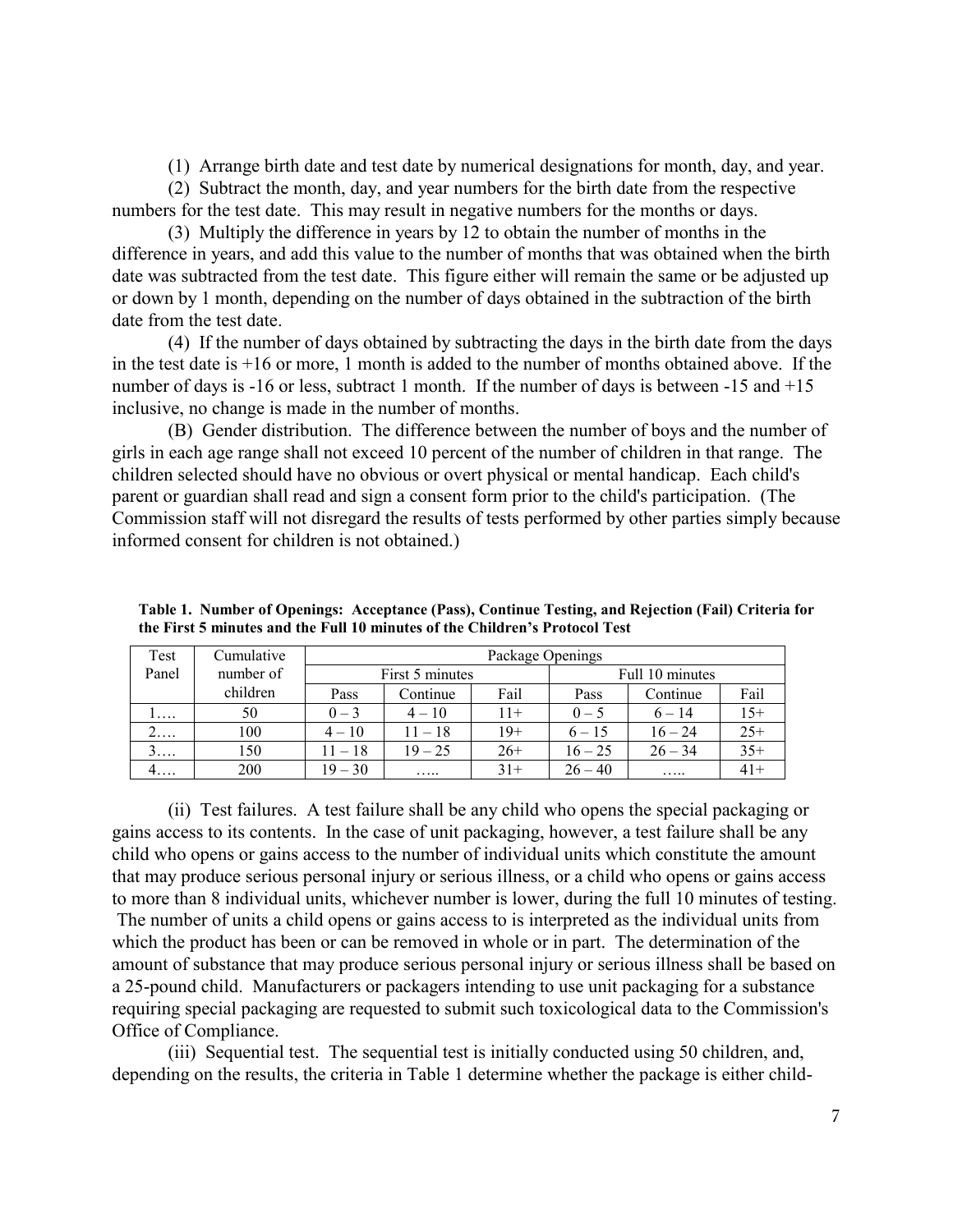resistant or not child-resistant or whether further testing is required. Further testing is required if the results are inconclusive and involves the use of one or more additional groups of 50 children each, up to a maximum of 200 children. No individual shall administer the test to more than 30 percent of the children tested in each group. Table 1 gives the acceptance (pass), continue testing, and rejection (fail) criteria to be used for the first 5 minutes and the full 10 minutes of the children's test. If the test continues past the initial 50-child panel, the package openings shown in Table 1 are cumulative.

(iv) Test procedures. The children shall be divided into groups of two. The testing shall be done in a location that is familiar to the children; for example, their customary nursery school or regular kindergarten. No child shall test more than two special packages. When more than one special package is being tested, each package shall be of a different ASTM type and they shall be presented to the paired children in random order. This order shall be recorded. The children shall be tested by the procedure incorporated in the following test instructions:

## **Standardized Child Test Instructions**

1. Reclosable packages, if assembled by the testing agency, shall be properly secured at least 72 hours prior to the opening described in instruction number 3 to allow the materials, (e.g. the closure liner), to "take a set." Application torques must be recorded in the test report.

2. All packages shall be handled so that no damage or jarring will occur during storage or transportation. The packages shall not be exposed to extreme conditions of heat or cold. The packages shall be tested at room temperature.

3. Reclosable packages shall be opened and properly re-secured one time (or more if appropriate), by the testing agency or other adult prior to testing. The opening and re-securing shall not be done in the presence of the children. (In the adult-re-securing test, the tester must not open and re-secure the package prior to the test.) If multiple openings/re-securings are to be used, each of four (4) testers shall open and properly re-secure one fourth of the packages once and then shall open and properly re-secure each package a second, third, fourth, through tenth (or other specified number) time, in the same sequence as the first opening and re-securing. The packages shall not be opened and re-secured again prior to testing. The name of each tester and the package numbers that he/she opens and re-secures shall be recorded and reported. It is not necessary for the tester to protocol test the packages that they opened and re-secured.

4. The child shall have no overt physical or mental handicaps. No child with a permanent or temporary illness, injury, or handicap that would interfere with his/her effective participation shall be included in the test.

5. The testing shall take place in a well-lighted location that is familiar to the children and that is isolated from all distractions.

6. The tester, or another adult, shall escort a pair of children to the test area. The tester shall seat the two children so that there is no visual barrier between the children and the tester.

7. The tester shall talk to the children to make them feel at ease.

8. The children shall not be given the impression that they are in a race or contest. They are not to be told that the test is a game or that it is fun. They are not to be offered a reward.

9. The tester shall record all data prior to, or after, the test so that full attention can be on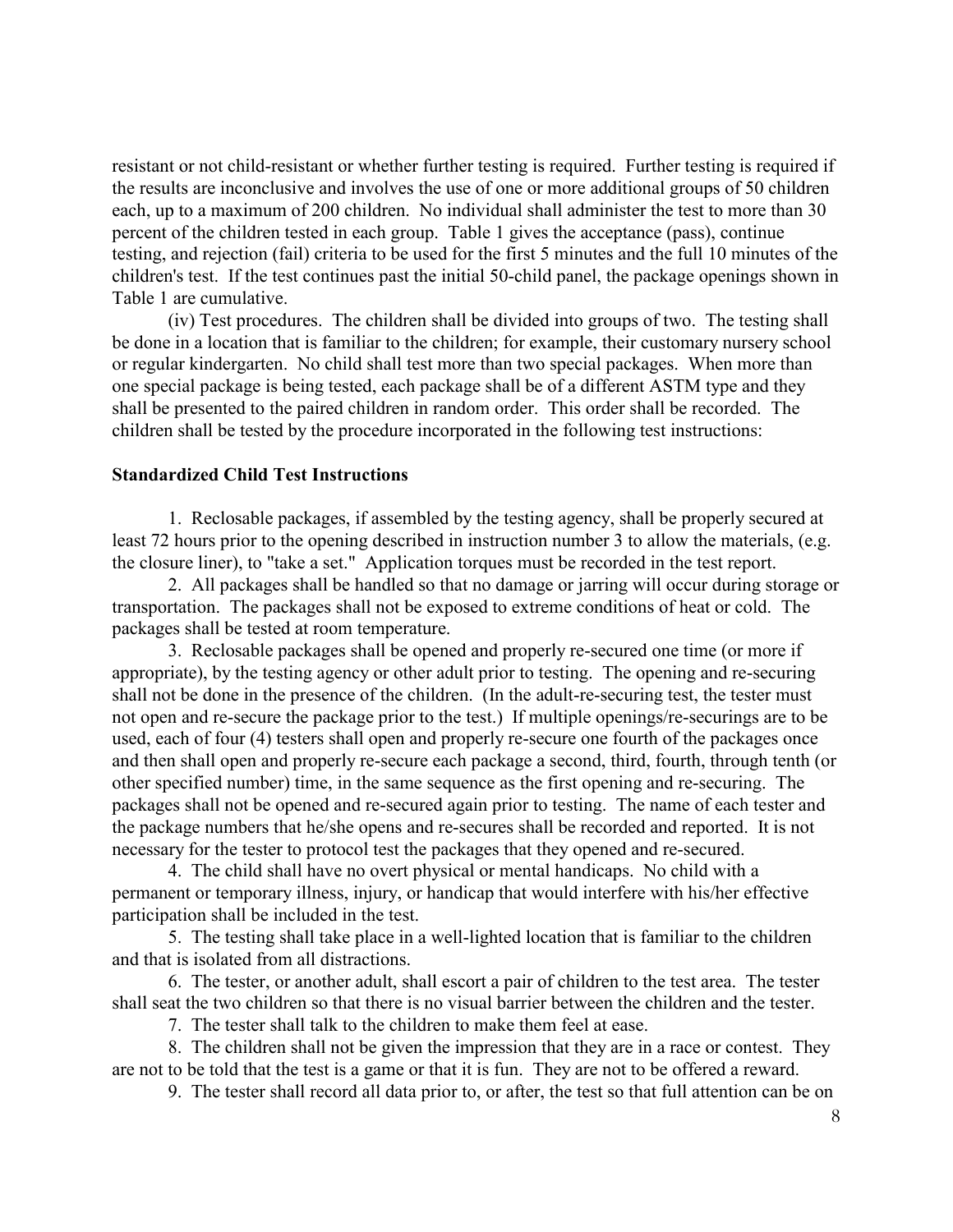the children during the test period.

10. The tester shall use a stopwatch(s) or other timing device to time the number of seconds it takes the child to open the package and to time the 5-minute test periods.

11. To begin the test, the tester shall hand the children identical packages and say, "PLEASE TRY TO OPEN THIS FOR ME."

12. If a child refuses to participate after the test has started, the tester shall reassure the child and gently encourage the child to try. If the child continues to refuse, the tester shall ask the child to hold the package in his/her lap until the other child is finished. This pair of children shall not be eliminated from the results unless the refusing child disrupts the participation of the other child.

13. Each child shall be given up to 5 minutes to open his/her package. The tester shall watch the children at all times during the test. The tester shall minimize conversations with the children as long as they continue to attempt to open their packages. The tester shall not discourage the children verbally or with facial expressions. If a child gets frustrated or bored and stops trying to open his/her package, the tester shall reassure the child and gently encourage the child to keep trying (e.g., "please try to open the package").

14. The children shall be allowed freedom of movement to work on their packages as long as the tester can watch both children (e.g., they can stand up, get down on the floor, or bang or pry the package).

15. If a child is endangering himself or others at any time, the test shall be stopped and the pair of children eliminated from the final results.

16. The children shall be allowed to talk to each other about opening the packages and shall be allowed to watch each other try to open the packages.

17. A child shall not be allowed to try to open the other child's package.

18. If a child opens his/her package, the tester shall say, "THANK YOU," take the package from the child and put it out of the child's reach. The child shall not be asked to open the package a second time.

19. At the end of the 5-minute period, the tester shall demonstrate how to open the package if either child has not opened his or her package. A separate "demo" package shall be used for the demonstration.

20. Prior to beginning the demonstration, the tester shall ask the children to set their packages aside. The children shall not be allowed to continue to try to open their packages during the demonstration period.

21. The tester shall say, "WATCH ME OPEN MY PACKAGE."

22. Once the tester gets the children's full attention, the tester shall hold the demo package approximately two feet from the children and open the package at a normal speed as if the tester were going to use the contents. There shall be no exaggerated opening movements.

23. The tester shall not discuss or describe how to open the package.

24. To begin the second 5-minute period, the tester shall say, "NOW YOU TRY TO OPEN YOUR PACKAGES."

25. If one or both children have not used their teeth to try to open their packages during the first 5 minutes, the tester shall say immediately before beginning the second 5-minute period, "YOU CAN USE YOUR TEETH IF YOU WANT TO." This is the only statement that the tester shall make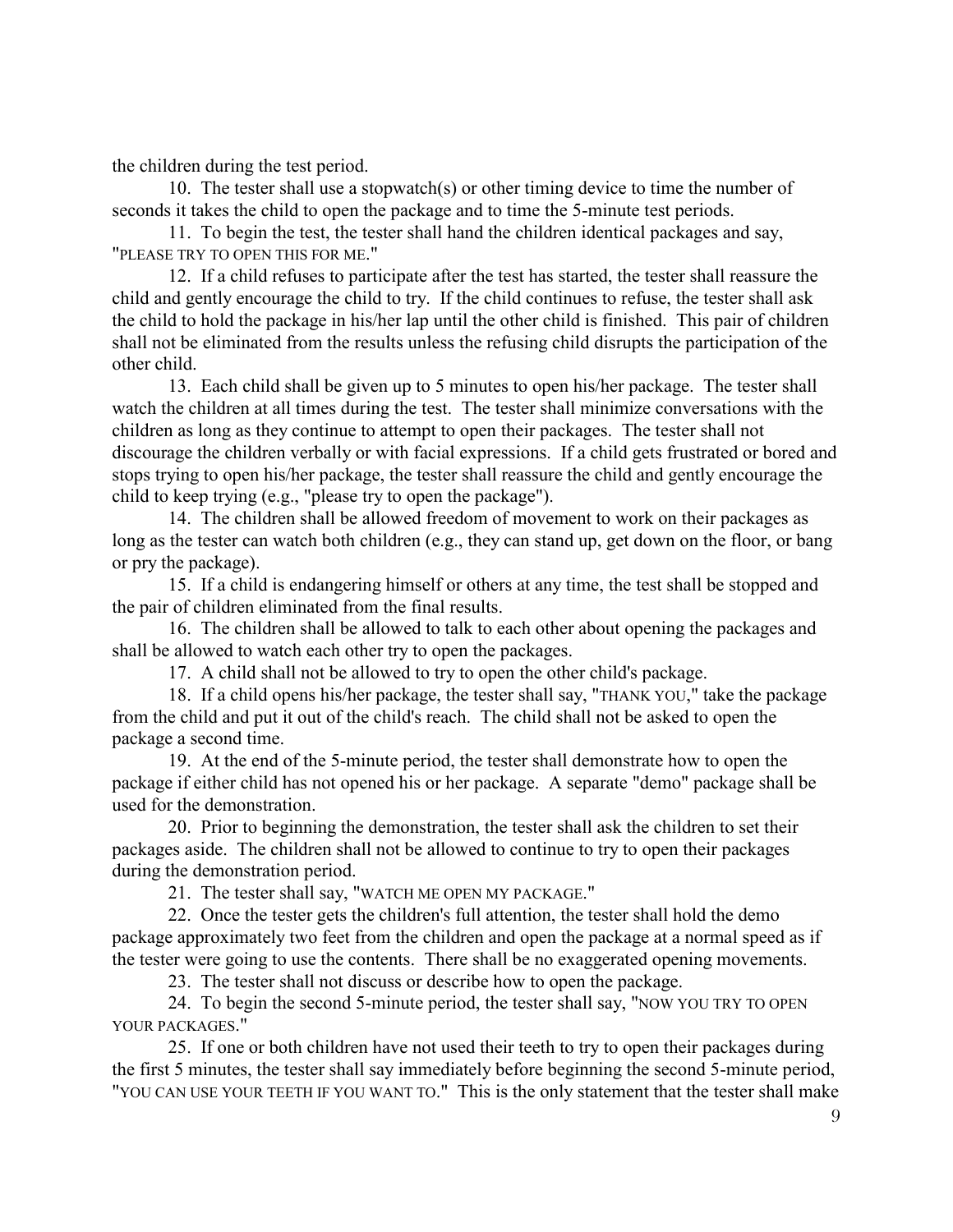about using teeth.

26. The test shall continue for an additional 5 minutes or until both children have opened their packages, whichever comes first.

27. At the end of the test period, the tester shall say, "THANK YOU FOR HELPING." If children were told that they could use their teeth, the tester shall say, "I KNOW I TOLD YOU THAT YOU COULD USE YOUR TEETH TODAY, BUT YOU SHOULD NOT PUT THINGS LIKE THIS IN YOUR MOUTH AGAIN." In addition, the tester shall say, "NEVER OPEN PACKAGES LIKE THIS WHEN YOU ARE BY YOURSELF. THIS KIND OF PACKAGE MIGHT HAVE SOMETHING IN IT THAT WOULD MAKE YOU SICK."

28. The children shall be escorted back to their classroom or other supervised area by the tester or another adult.

29. If the children are to participate in a second test, the tester shall have them stand up and stretch for a short time before beginning the second test. The tester shall take care that the children do not disrupt other tests in progress.

(3) Senior-adult panel - (i) Test subjects. Use a group of 100 senior adults. Not more than 24 percent of the senior adults tested shall be obtained from or tested at any one site. Each group of senior adults shall be randomly selected as to age, subject to the limitations set forth below. Twenty-five percent of the participants shall be 50-54 years of age, 25% of participants shall be 55-59 years of age, and 50% of the participants shall be 60-70 years old. Seventy percent of the participants of ages 50-59 and ages 60-70 shall be female (17 or 18 females shall be apportioned to the 50-54 year age group). No individual tester shall administer the test to more than 35% of the senior adults tested. The adults selected should have no obvious or overt physical or mental disability.

(ii) Screening procedures. Participants who are unable to open the packaging being tested in the first 5-minute time period, are given a screening test. The screening tests for this purpose shall use two packages with conventional (not child-resistant (CR) or "special") closures. One closure shall be a plastic snap closure and the other a continuous threaded (CT) plastic closure. Each closure shall have a diameter of 28 mm  $\forall$  18%, and the CT closures shall have been re-secured 72 hours before testing at 10 inch-pounds of torque. The containers for both the snap- and CT-type closures shall be round plastic containers, in sizes of 2 ounce  $\forall \frac{1}{2}$ ounce for the CT-type closure and 8 drams  $\forall$  4 drams for the snap-type closure. Persons who cannot open and close both of the screening packages in 1-minute screening tests shall not be counted as participants in the senior-adult panel.

(iii) SAUE. The senior adult use effectiveness (SAUE) is the percentage of adults who both opened the package in the first (5-minute) test period and opened and (if appropriate) properly resecured the package in the 1-minute test period.

(iv) Test procedures. The senior adults shall be tested individually, rather than in groups of two or more. The senior adults shall receive only such printed instructions on how to open and properly secure the special packaging as will appear on or accompany the package as it is delivered to the consumer. The senior-adult panel is tested according to the procedure incorporated in the following senior-adult panel test instructions: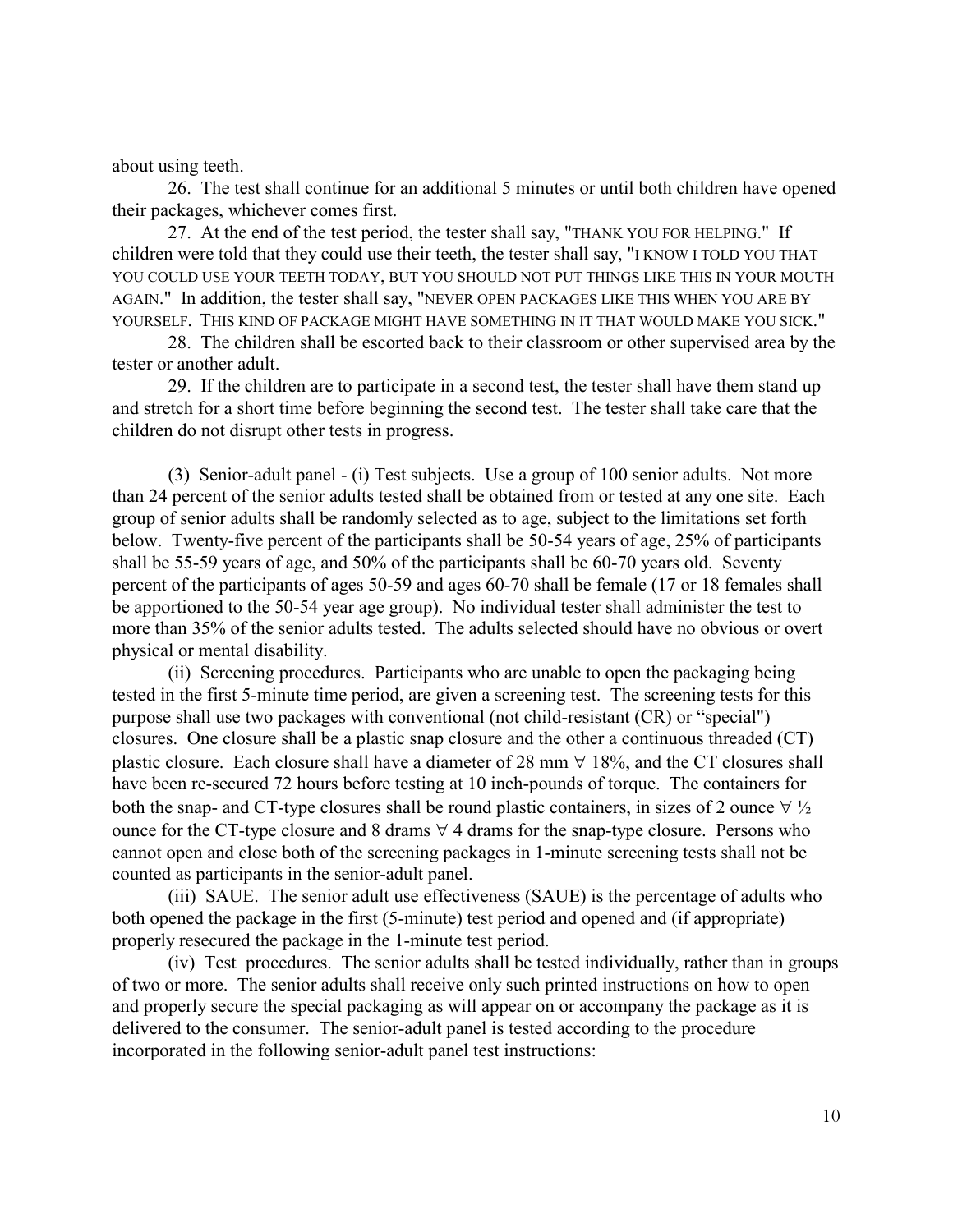## **Test Instructions for Senior Test**

The following test instructions are used for all senior tests. If non-reclosable packages are being tested, the commands to close the package are eliminated.

1. No adult with a permanent or temporary illness, injury, or disability which would interfere with his/her effective participation shall be included in the test.

2. Each adult shall read and sign a consent form prior to participating. Any appropriate language from the consent form may be used to recruit potential participants. The form shall include the basic elements of informed consent as defined in 16 CFR 1028.116. Before beginning the test, the tester shall say, "PLEASE READ AND SIGN THIS CONSENT FORM." If an adult cannot read the consent form for any reason (forgot glasses, illiterate, etc.), he/she shall not participate in the test.

3. Each adult shall participate individually and not in the presence of other participants or onlookers.

4. The tests shall be conducted in well-lighted and distraction-free areas.

5. Records shall be filled in before or after the test, so that the tester's full attention is on the participant during the test period. Recording the test times to open and resecure the packages are the only exceptions.

6. To begin the first 5-minute test period, the tester says, "I AM GOING TO ASK YOU TO OPEN AND PROPERLY CLOSE THESE TWO IDENTICAL PACKAGES ACCORDING TO THE INSTRUCTIONS FOUND ON THE CAP." (Specify other instruction locations if appropriate.)

7. The first package is handed to the participant by the tester, who says, "PLEASE OPEN THIS PACKAGE ACCORDING THE DIRECTIONS OF THE CAP." (Specify other instruction locations if appropriate.) If the package contains product, the tester shall say, "PLEASE EMPTY THE (PILLS, TABLETS, CONTENTS, ETC.) INTO THIS CONTAINER." After the participant opens the package, the tester says, "PLEASE CLOSE THE PACKAGE PROPERLY, ACCORDING TO THE INSTRUCTIONS OF THE CAP." (Specify other instruction locations if appropriate)

8. Participants are allowed up to 5 minutes to read the instructions and open and close the package. The tester uses a stopwatch(s) or other timing device to time the opening and resecuring times. The elapsed times in seconds to open the package and to close the package are recorded on the data sheet as two separate times.

9. After 5 minutes, or when the participant has opened and closed the package, whichever comes first, the tester shall take all test materials from the participant. The participant may remove and replace the closure more than once if the participant initiates these actions. If the participant does not open the package and stops trying to open it before the end of the 5 minute period, the tester shall say, "ARE YOU FINISHED WITH THAT PACKAGE, OR WOULD YOU LIKE TO TRY AGAIN?" If the participant indicates that he/she is finished or cannot open the package and does not wish to continue trying skip to Instruction 13.

10. To begin the second test period, the tester shall give the participant another, but identical, package and say, "THIS IS AN IDENTICAL PACKAGE. PLEASE OPEN IT ACCORDING TO THE INSTRUCTIONS ON THE CAP." (Specify other instruction locations if appropriate.) If the package contains product, the tester shall say, "PLEASE EMPTY THE (PILLS, TABLETS, CONTENTS, ETC.) INTO THIS CONTAINER." After the participant opens the package, the tester says, "PLEASE CLOSE THIS PACKAGE PROPERLY, ACCORDING TO THE INSTRUCTIONS ON THE CAP." (Specify other instruction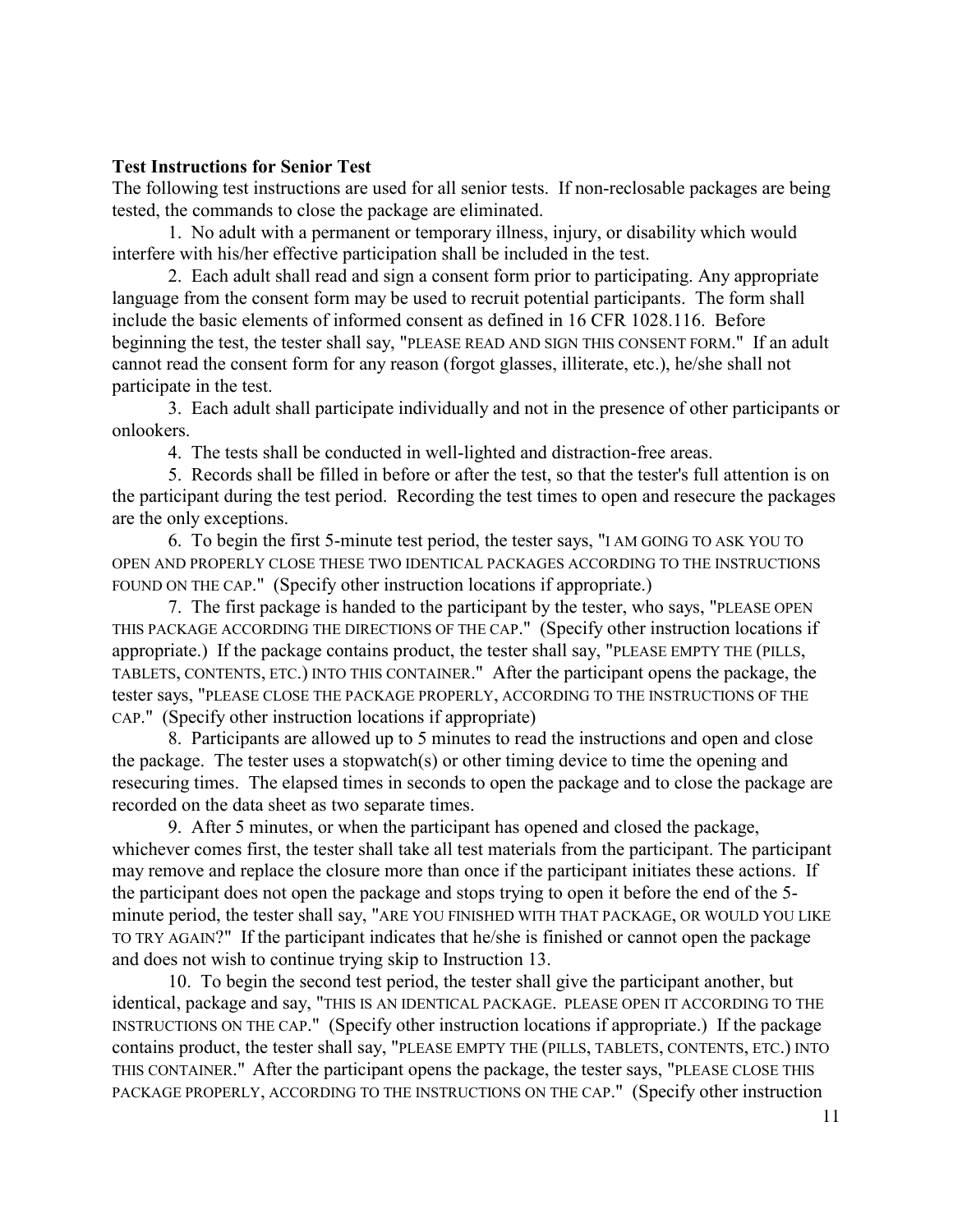locations if appropriate.)

11. The participants are allowed up to 1 minute (60 full seconds) to open and close the package. The elapsed times in seconds to open and to close the package are recorded on the data sheet as two separate times. The time that elapses between the opening of the package and the end of the instruction to close the package is not counted as part of the 1-minute test time.

12. After the 1-minute test, or when the participant has opened and closed the package, whichever comes first, the tester shall take all the test materials from the participant. The participant shall not be allowed to handle the package again. If the participant does not open the package and stops trying to open it before the end of the 1-minute period, the tester shall say, ARE YOU FINISHED WITH THAT PACKAGE, OR WOULD YOU LIKE TO TRY AGAIN?" If the participant indicates that he/she is finished or cannot open the package and does not wish to continue trying, this shall be counted as a failure of the 1-minute test.

13. Participants who do not open the package in the first 5-minute test period are asked to open and close two non-child-resistant screening packages. The participants are given a 1 minute test period for each package. The tester shall give the participant a package and say, "PLEASE OPEN AND PROPERLY CLOSE THIS PACKAGE." The tester records the time for opening and closing, or 61 seconds, whichever is less, on the data sheet. The tester then gives the participant the second package and says, "PLEASE OPEN AND PROPERLY CLOSE THIS PACKAGE." The times to open and re-secure or 61 seconds, whichever is less, shall be recorded on the data sheet.

14. Participants who cannot open and re-secure both of the non-child-resistant screening packages are not counted as part of the 100-senior panel. Additional participants are selected and tested.

15. No adult may participate in more than two tests per sitting. If a person participates in two tests, the packages tested shall not be the same ASTM type of package.

16. If more adults in a sex or age group are tested than are necessary to determine SAUE, the last person(s) tested shall be eliminated from that group.

(4) Younger-adult panel. (i) One hundred adults, age 18 to 45 inclusive, with no overt physical or mental handicaps, and 70 percent of whom are female, shall comprise the test panel for younger adults. Not more than 35% of adults shall be obtained or tested at any one site. No individual tester shall administer the test to more than 35% of the adults tested. The adults shall be tested individually, rather than in groups of two or more. The adults shall receive only such printed instructions on how to open and properly re-secure the special packaging as will appear on the package as it is delivered to the consumer. Five minutes shall be allowed to complete the opening and, if appropriate, the re-securing process.

(ii) Records shall be kept of the number of adults unable to open and of the number of the other adults tested who fail to properly re-secure the special packaging. The number of adults who successfully open the special packaging and then properly re-secure the special packaging (if re-securing is appropriate) is the percent of adult-use effectiveness of the special packaging. In the case of unit packaging, the percent of adult-use effectiveness shall be the number of adults who successfully open a single (unit) package.

(iii) Adult-use effectiveness of not less than 90 percent.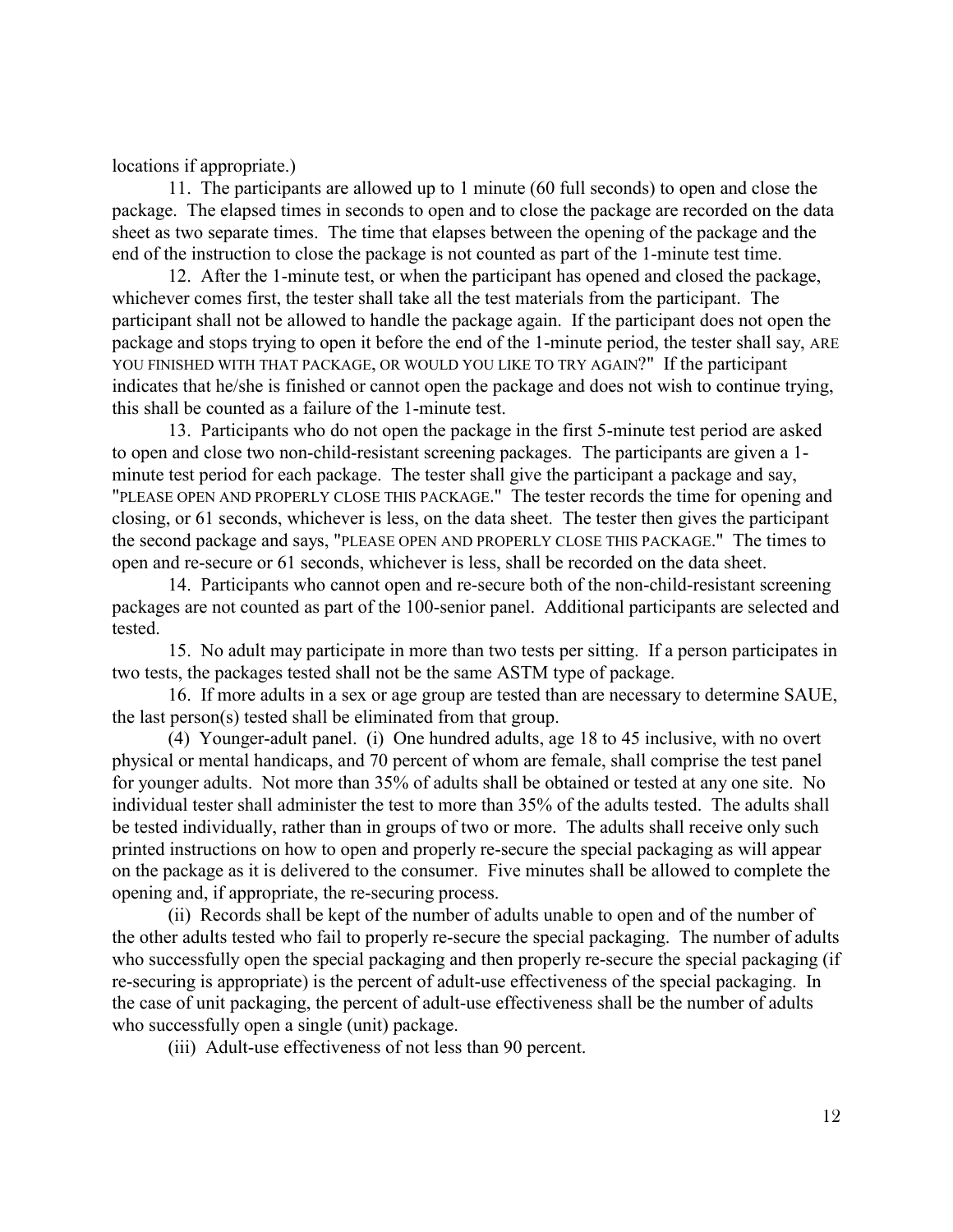# **IV. TEST PARAMETERS**

## The Package

Test package was **4oz Dropper Bottle.** For purposes of this test, all units tested were filled with water.

Opening Directions

The PUSH DOWN WHILE TURNING CLOSE TIGHTLY

# Panelists

In the child testing phase of this study, 100 children between the ages of 42 - 51 months distributed into three age groups (42-44, 45-48, and 49-51 months, distributed proportioned by age and gender) were employed. The 100 Bottles used for child testing were previously tested by seniors as required by CFR Title 16 Part 1700.20.

Seniors (100) employed in the study also satisfied the requirements of the protocol, with ages ranging from 50 to 70 years of age divided into three age groups (50-54, 55-59, and 60-70 years old with 70% female).

# Test supervisor(s)

Test supervisor(s) were instructed to conduct the evaluation of the packaging in strict accordance with the current C.F.R. Title 16, Part 1700.20. To ensure these procedures were adhered to, our complete quality system was followed, including periodic observations throughout the package evaluation.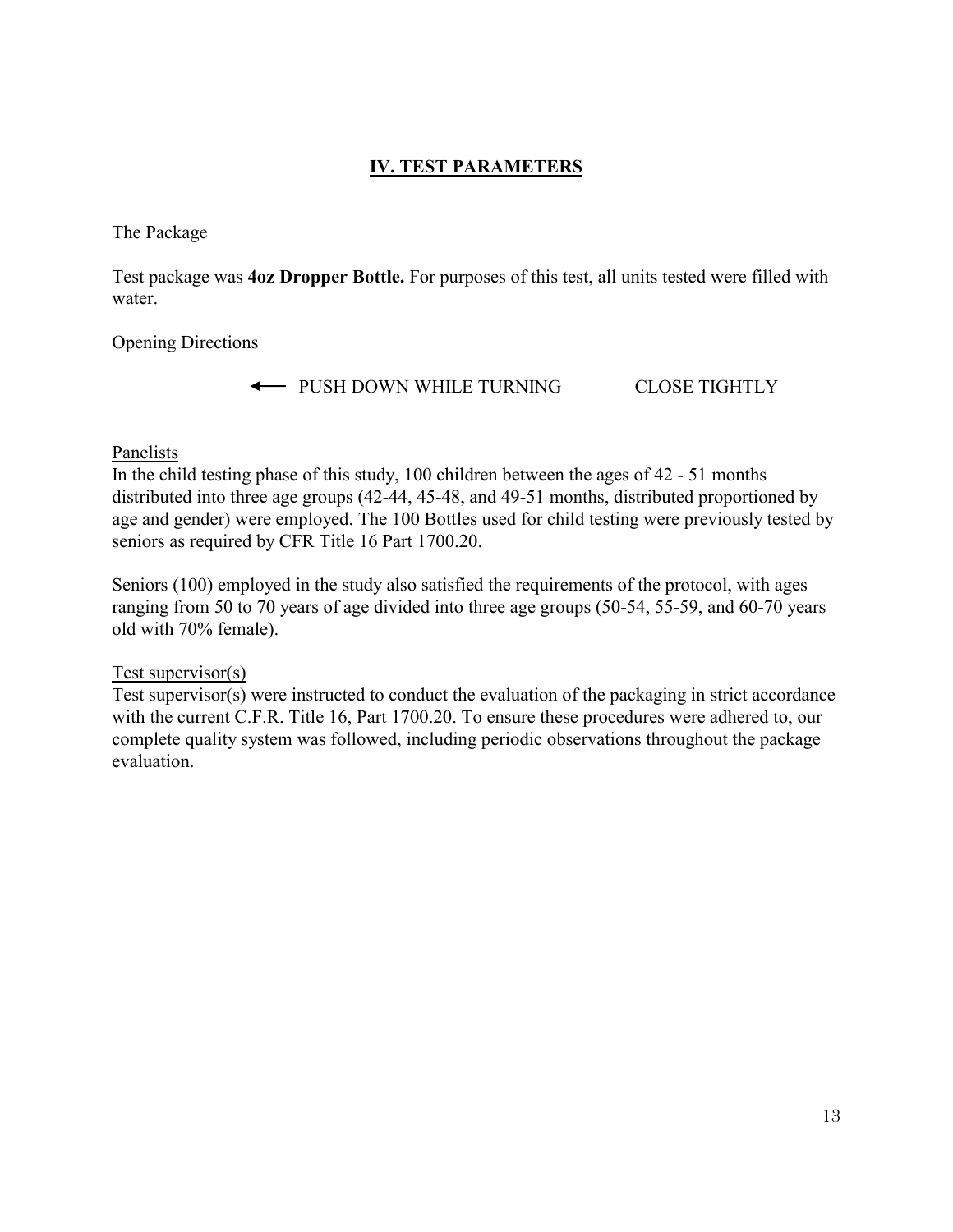# **PHOTO:** 4oz Boston Round Dropper Bottle



# **Materials:**

**Bottle:** 4oz 24/400 Boston Round Bottle, Amber Glass **Caps:** 24/400 **Outer Cap: Polypropylene (PP) Black Inner Cap:** Polypropylene (PP) Natural **Dropper:** Rubber Stopper/Glass Pipette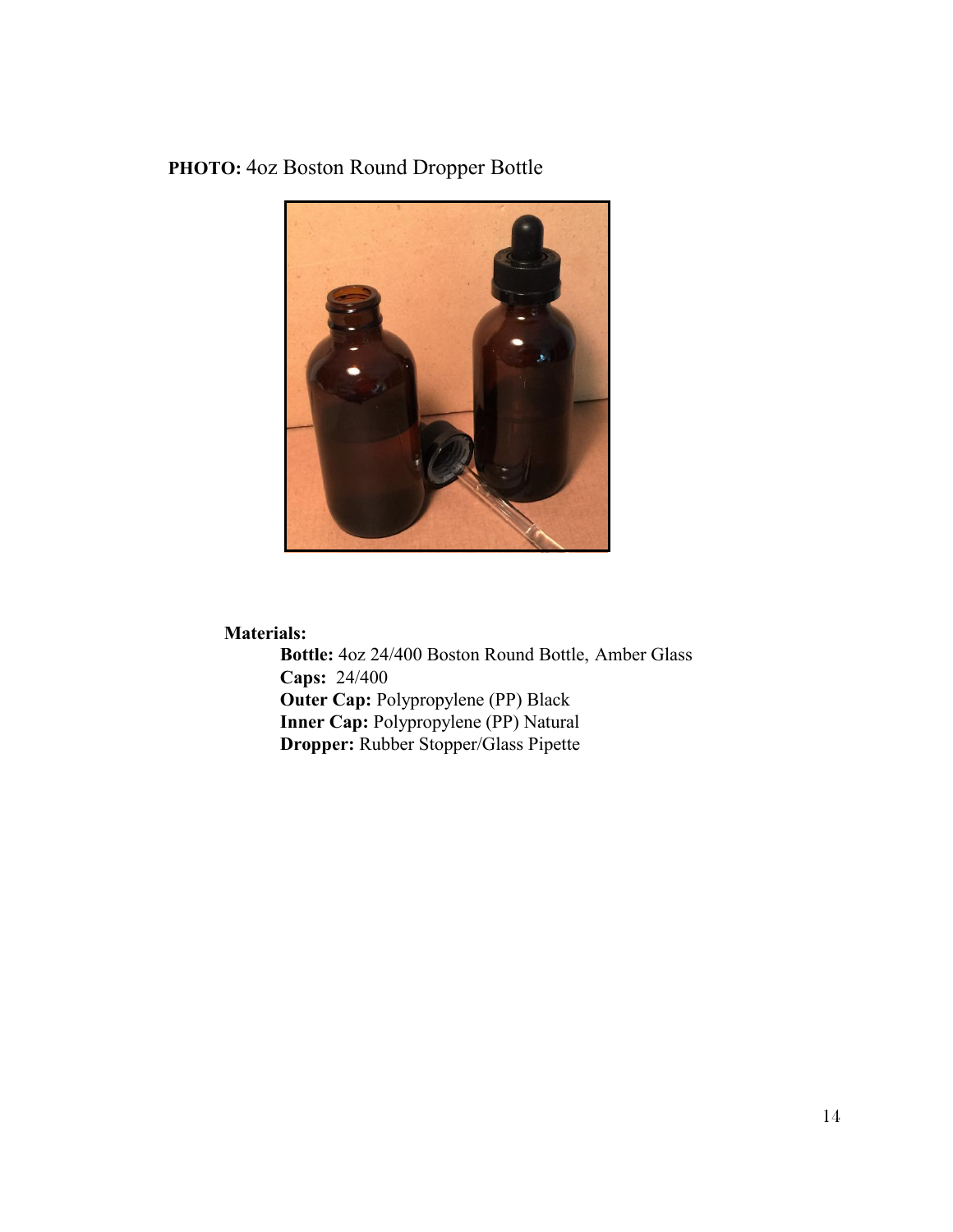# **V. RESULTS AND DISCUSSION**

Results of this study appear in the tables section of the report. These tables represent a compilation of all data obtained during the study. For clarity in presentation and discussion of this information, the following features will be used as the major points of discussion:

- Child-resistant effectiveness for children 42-51 months.
- Senior-use effectiveness Senior Re-closing
- Adult Re-securing Test
- Meeting current Code of Federal Regulations Title 16, Part 1700.20

# Child-resistant effectiveness

Results of the package evaluation by the 100 child panelists aged 42-51 months appear in Table 1 of the report. From Table 1 it will be noted that none of the children opened the package before demonstration and noneof the children were able to remove the closure following demonstration for a total of 0 successful child panelists. This represents a child-resistant effectiveness of **100%.**

# Senior Adult Use Effectiveness

Senior panel consisted of 70 females and 30 males. Results of the senior test appear in Table 2 of this report. A total of 25 of the 25 seniors in the 50 to 54-year-old age group were successful in opening the first package and opening and properly closing the second package, 25 of the 25 seniors in the 55 to 59-year-old age group were successful, and 50 of the 50 seniors were successful in the 60 to 70-year-old age group. The SAUE was calculated at **100%**.

# Meeting current C.F.R. Title 16, Part 1700.20.

GloPak USA Corp's **4oz Dropper Bottle** Consumer Product Safety Report meets the standards for poison prevention packaging evaluation per current C.F.R. Title 16, Part 1700.02.

# **CONCLUSION**

Data presented in report demonstrates that the **4oz Dropper Bottle** meet requirements for poison prevention packaging according to current Code of Federal Regulations Title 16, Part 1700.20. Package performed very well for senior adults and only one child was able to defeat it.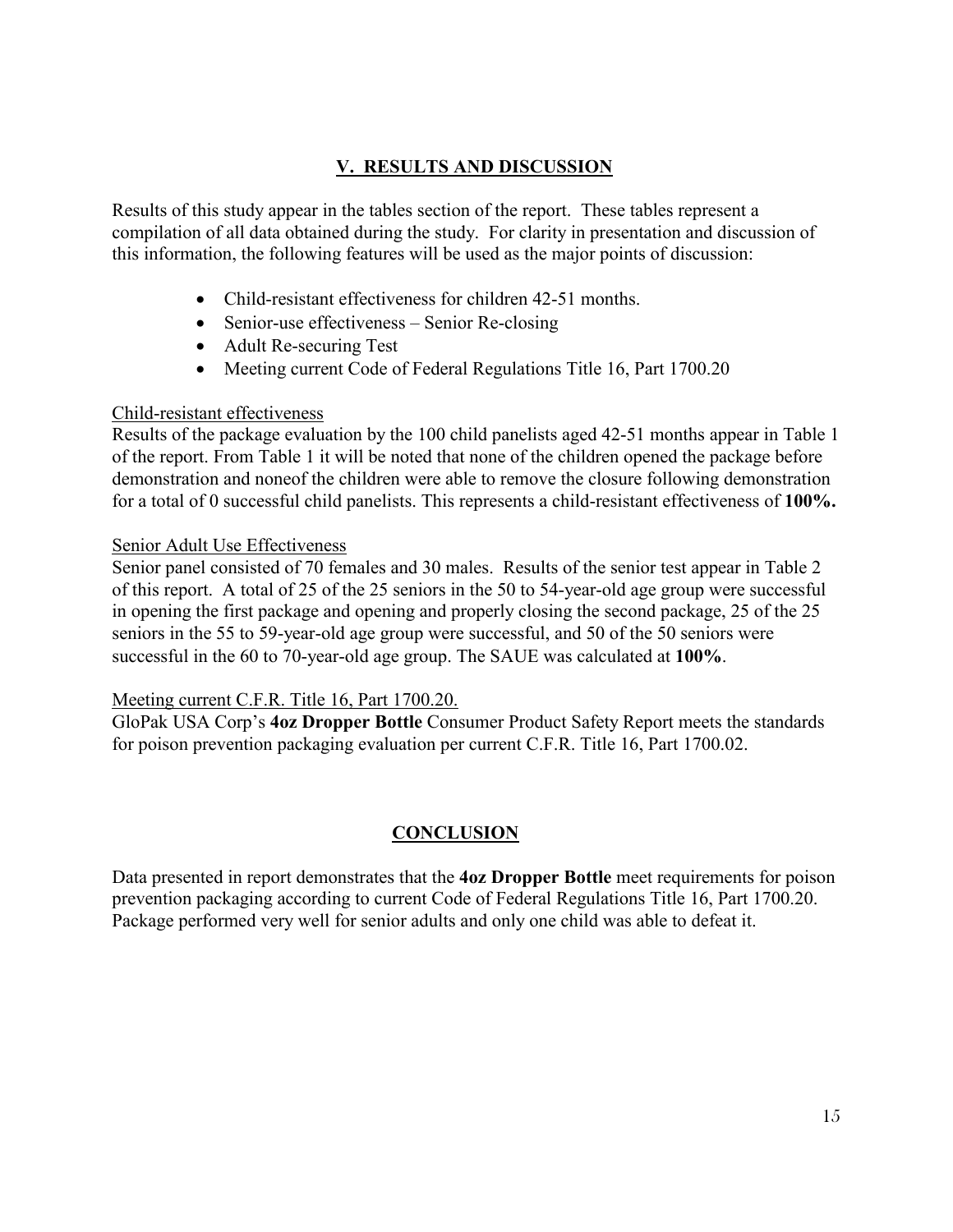# **EVALUATION OF 4oz Dropper Bottle AS A CHILD-RESISTANT PACKAGE**

# **Table 1. Evaluated by children 42 to 51 months of age for child resistant effectiveness**

|                         |              |                |              |                  | <b>Before</b><br><b>Demonstration</b> |                  | <b>After</b><br><b>Demonstration</b> |                |
|-------------------------|--------------|----------------|--------------|------------------|---------------------------------------|------------------|--------------------------------------|----------------|
| Age in<br><b>Months</b> | <b>Males</b> | <b>Females</b> | <b>Total</b> | <b>Males</b>     | <b>Females</b>                        | <b>Males</b>     | <b>Females</b>                       | <b>Total</b>   |
| 42-44                   | 14           | 16             | 30           | $\theta$         | $\theta$                              | $\theta$         | $\overline{0}$                       |                |
| 45-48                   | 20           | 20             | 40           | $\theta$         | $\Omega$                              | $\theta$         | $\theta$                             | 0              |
| 49-51                   | 14           | 16             | 30           | $\theta$         | $\Omega$                              | $\mathbf{0}$     | $\theta$                             | $\overline{0}$ |
| <b>TOTAL</b>            | 48           | 52             | 100          | $\boldsymbol{0}$ | $\mathbf 0$                           | $\boldsymbol{0}$ | $\boldsymbol{0}$                     | $\mathbf 0$    |

**CHILD-RESISTANT EFFECTIVENESS = 100%**

| <b>CHILD DATA: 42-44 months</b> |                 |     |                |                            |                            |  |  |  |
|---------------------------------|-----------------|-----|----------------|----------------------------|----------------------------|--|--|--|
|                                 | PKG#            | AGE | <b>GENDER</b>  | <b>TIME to OPEN</b>        | <b>COMMENTS</b>            |  |  |  |
| 1.                              | 02              | 44  | M              |                            | Bit rubber stopper         |  |  |  |
| 2.                              | 04              | 42  | M              |                            | Played with rubber stopper |  |  |  |
| 3.                              | 06              | 43  | M              |                            |                            |  |  |  |
| 4.                              | 08              | 42  | M              |                            | Twisted/shook              |  |  |  |
| 5.                              | 10              | 43  | M              |                            |                            |  |  |  |
| 6.                              | 12              | 42  | M              |                            | Twisted/shook              |  |  |  |
| 7.                              | 14              | 42  | M              |                            | Played with rubber stopper |  |  |  |
| 8.                              | 16              | 42  | M              |                            |                            |  |  |  |
| 9.                              | 18              | 44  | M              |                            | Pulled, twisted            |  |  |  |
| 10.                             | 20              | 44  | M              |                            |                            |  |  |  |
| 11.                             | 22              | 42  | M              |                            | Played with bottle         |  |  |  |
| 12.                             | 24              | 42  | M              | Played with rubber stopper |                            |  |  |  |
| 13.                             | 26              | 42  | M              | Twisted, shook             |                            |  |  |  |
| 14.                             | 28              | 44  | M              | Bit on top                 |                            |  |  |  |
| 15.                             | 30              | 43  | $\overline{F}$ |                            |                            |  |  |  |
| 16.                             | 32              | 42  | $\overline{F}$ |                            | Tried to pull the top off  |  |  |  |
| 17.                             | 34              | 42  | $\overline{F}$ |                            |                            |  |  |  |
| 18.                             | 36              | 44  | $\overline{F}$ |                            | Shook, twisted             |  |  |  |
| 19.                             | 38              | 43  | $\overline{F}$ |                            | Played with closure        |  |  |  |
| 20.                             | 42              | 43  | $\overline{F}$ |                            | Shook, twisted             |  |  |  |
| 21.                             | 44              | 42  | $\overline{F}$ |                            |                            |  |  |  |
| 22.                             | 46              | 42  | $\overline{F}$ |                            | Twisted                    |  |  |  |
| 23.                             | 48              | 44  | $\overline{F}$ |                            | Played with rubber stopper |  |  |  |
| 24.                             | 50              | 43  | $\overline{F}$ |                            | Twisted continuously       |  |  |  |
| 25.                             | 52              | 42  | $\overline{F}$ |                            | Pulled on top              |  |  |  |
| 26.                             | 54              | 44  | $\overline{F}$ |                            | Shook, twisted             |  |  |  |
| 27.                             | $\overline{56}$ | 42  | $\overline{F}$ |                            |                            |  |  |  |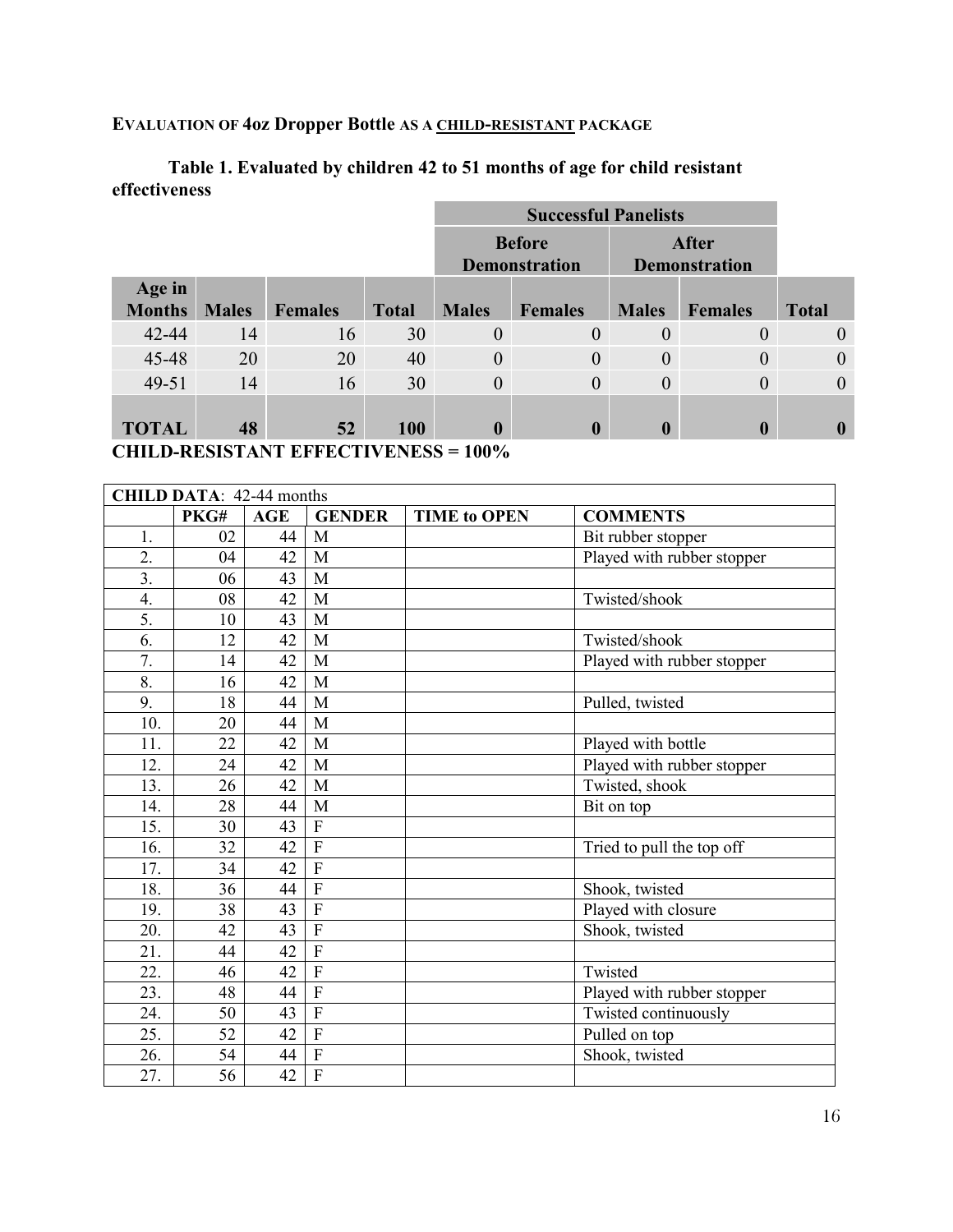| $\mathcal{D}$<br>2٥. | 58 |    | Shook, twisted             |
|----------------------|----|----|----------------------------|
| 29.                  | 60 | 44 | Played with rubber stopper |
| 30.                  | 40 | 42 | Twisted repeatedly         |

| <b>CHILD DATA: 45-48 months</b> |                 |            |                           |                     |                            |  |  |  |
|---------------------------------|-----------------|------------|---------------------------|---------------------|----------------------------|--|--|--|
|                                 | PKG#            | <b>AGE</b> | <b>GENDER</b>             | <b>TIME to OPEN</b> | <b>COMMENTS</b>            |  |  |  |
| 1.                              | 62              | 48         | M                         |                     | Played with rubber stopper |  |  |  |
| 2.                              | 64              | 47         | M                         | Shook, twisted      |                            |  |  |  |
| 3.                              | 66              | 48         | M                         |                     |                            |  |  |  |
| 4.                              | 68              | 48         | M                         |                     | Twisted                    |  |  |  |
| 5.                              | 70              | 47         | M                         |                     |                            |  |  |  |
| 6.                              | 72              | 45         | M                         |                     | Shook, twisted             |  |  |  |
| 7.                              | 74              | 45         | M                         |                     | Shook, twisted             |  |  |  |
| 8.                              | $\overline{76}$ | 48         | M                         |                     |                            |  |  |  |
| 9.                              | 78              | 47         | M                         |                     | Played with rubber stopper |  |  |  |
| 10.                             | 80              | 46         | M                         |                     | Twisted cap                |  |  |  |
| 11.                             | 82              | 45         | M                         |                     | Shook hard                 |  |  |  |
| 12.                             | 84              | 47         | M                         |                     |                            |  |  |  |
| 13.                             | 86              | 45         | M                         |                     | Tried to pull top off      |  |  |  |
| 14.                             | 88              | 48         | M                         |                     | Twisted                    |  |  |  |
| 15.                             | 90              | 47         | M                         |                     |                            |  |  |  |
| 16.                             | 92              | 45         | M                         |                     | Tried to pull off the top  |  |  |  |
| 17.                             | 94              | 46         | M                         | Twisted cap         |                            |  |  |  |
| 18.                             | 96              | 46         | M                         | Played with the top |                            |  |  |  |
| 19.                             | 98              | 45         | M                         | Pulled real hard    |                            |  |  |  |
| 20.                             | 100             | 47         | M                         | Twisted, shook      |                            |  |  |  |
| 21.                             | 102             | 48         | $\overline{F}$            |                     |                            |  |  |  |
| 22.                             | 104             | 47         | $\overline{F}$            |                     | Shook, twisted             |  |  |  |
| 23.                             | 106             | 46         | $\overline{F}$            |                     |                            |  |  |  |
| 24.                             | 108             | 48         | $\overline{F}$            |                     | Played with rubber stopper |  |  |  |
| 25.                             | 110             | 45         | $\overline{F}$            |                     |                            |  |  |  |
| 26.                             | 112             | 48         | $\overline{F}$            |                     | Twisted cap                |  |  |  |
| 27.                             | 114             | 48         | $\overline{F}$            |                     | Shook, twisted             |  |  |  |
| 28.                             | 116             | 46         | $\overline{F}$            |                     |                            |  |  |  |
| 29.                             | 118             | 46         | $\overline{F}$            |                     | Shook, twisted             |  |  |  |
| 30.                             | 120             | 46         | $\overline{F}$            |                     | Played with rubber stopper |  |  |  |
| 31.                             | 122             | 45         | $\overline{F}$            |                     | Shook, twisted             |  |  |  |
| 32.                             | 124             | 45         | $\overline{\mathrm{F}}$   |                     | Twisted the top            |  |  |  |
| 33.                             | 126             | 48         | $\overline{F}$            |                     | Shook, /twisted            |  |  |  |
| 34.                             | 128             | 47         | $\overline{\mathrm{F}}$   |                     |                            |  |  |  |
| 35.                             | 130             | 48         | $\mathbf F$               |                     | Played with bottle         |  |  |  |
| 36.                             | 132             | 48         | $\overline{F}$            |                     |                            |  |  |  |
| 37.                             | 134             | 48         | $\boldsymbol{\mathrm{F}}$ |                     | Played with rubber stopper |  |  |  |
| 38.                             | 136             | 50         | $\overline{F}$            |                     | Twisted top                |  |  |  |
| 39.                             | 138             | 48         | $\overline{\mathrm{F}}$   |                     | Pulled on top              |  |  |  |
| 40.                             | 140             | 48         | $\mathbf F$               |                     | Twisted                    |  |  |  |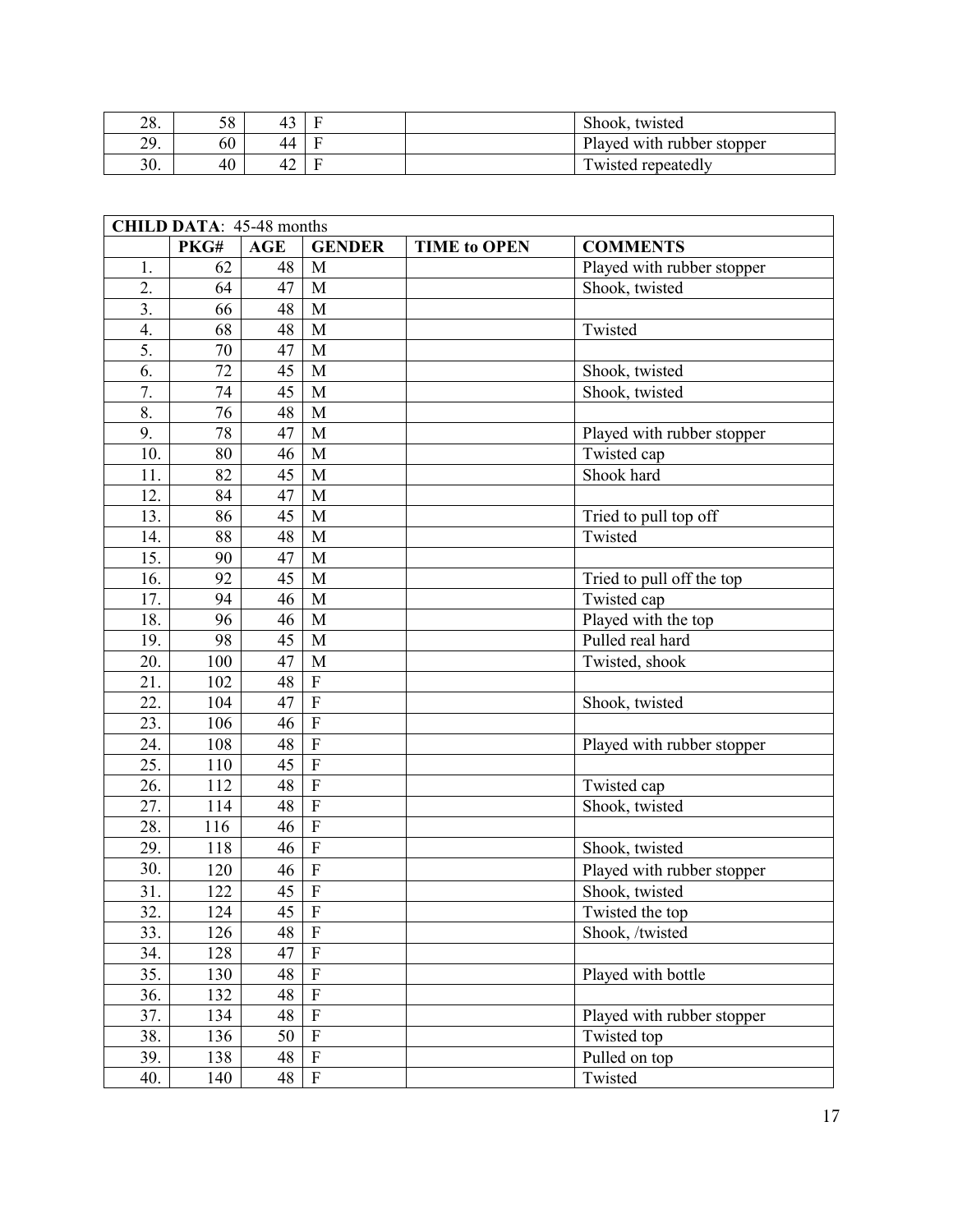| CHILD DATA: 49-51 months |      |            |                           |                            |                            |  |  |  |
|--------------------------|------|------------|---------------------------|----------------------------|----------------------------|--|--|--|
|                          | PKG# | <b>AGE</b> | <b>GENDER</b>             | <b>TIME to OPEN</b>        | <b>COMMENTS</b>            |  |  |  |
| 1.                       | 142  | 50         | M                         |                            | Played with rubber stopper |  |  |  |
| 2.                       | 144  | 49         | M                         |                            | Played with rubber stopper |  |  |  |
| $\overline{3}$ .         | 146  | 49         | $\mathbf{M}$              |                            |                            |  |  |  |
| 4.                       | 148  | 50         | M                         |                            |                            |  |  |  |
| 5.                       | 150  | 51         | M                         |                            | Twisted cap                |  |  |  |
| 6.                       | 152  | 51         | M                         |                            | Kept pulling on top        |  |  |  |
| 7.                       | 154  | 50         | M                         |                            |                            |  |  |  |
| 8.                       | 156  | 49         | M                         |                            | Pulled on top              |  |  |  |
| 9.                       | 158  | 49         | M                         |                            |                            |  |  |  |
| 10.                      | 160  | 49         | M                         |                            | Twisted over and over      |  |  |  |
| 11.                      | 162  | 51         | M                         |                            | Shook, twisted             |  |  |  |
| 12.                      | 164  | 50         | M                         |                            |                            |  |  |  |
| 13.                      | 166  | 51         | M                         | Played with rubber stopper |                            |  |  |  |
| 14.                      | 168  | 49         | M                         | Tried to pull it off       |                            |  |  |  |
| 15.                      | 170  | 51         | $\overline{F}$            | Shook/twisted              |                            |  |  |  |
| 16.                      | 172  | 49         | $\overline{F}$            |                            |                            |  |  |  |
| 17.                      | 174  | 51         | $\overline{F}$            |                            | Shook/twisted              |  |  |  |
| 18.                      | 176  | 50         | $\overline{F}$            |                            | Just played with bottle    |  |  |  |
| 19.                      | 178  | 51         | $\overline{F}$            |                            | Tried to hit it on table   |  |  |  |
| 20.                      | 180  | 50         | $\overline{F}$            |                            | kept pulling on top        |  |  |  |
| 21.                      | 182  | 50         | $\overline{F}$            |                            | Put in mouth               |  |  |  |
| 22.                      | 184  | 51         | $\overline{F}$            |                            | Shook, /twisted            |  |  |  |
| 23.                      | 186  | 50         | $\boldsymbol{\mathrm{F}}$ |                            |                            |  |  |  |
| 24.                      | 188  | 50         | $\overline{F}$            |                            | Played with rubber stopper |  |  |  |
| 25.                      | 190  | 51         | $\overline{F}$            |                            |                            |  |  |  |
| 26.                      | 192  | 49         | $\overline{F}$            |                            | Twisted, played with top   |  |  |  |
| 27.                      | 194  | 49         | $\overline{F}$            |                            | Twisted, picked at top     |  |  |  |
| 28.                      | 196  | 50         | $\overline{F}$            |                            | Played with rubber stopper |  |  |  |
| 29.                      | 198  | 51         | ${\bf F}$                 |                            |                            |  |  |  |
| $\overline{30}$ .        | 200  | 49         | $\overline{F}$            |                            | Shook, twisted             |  |  |  |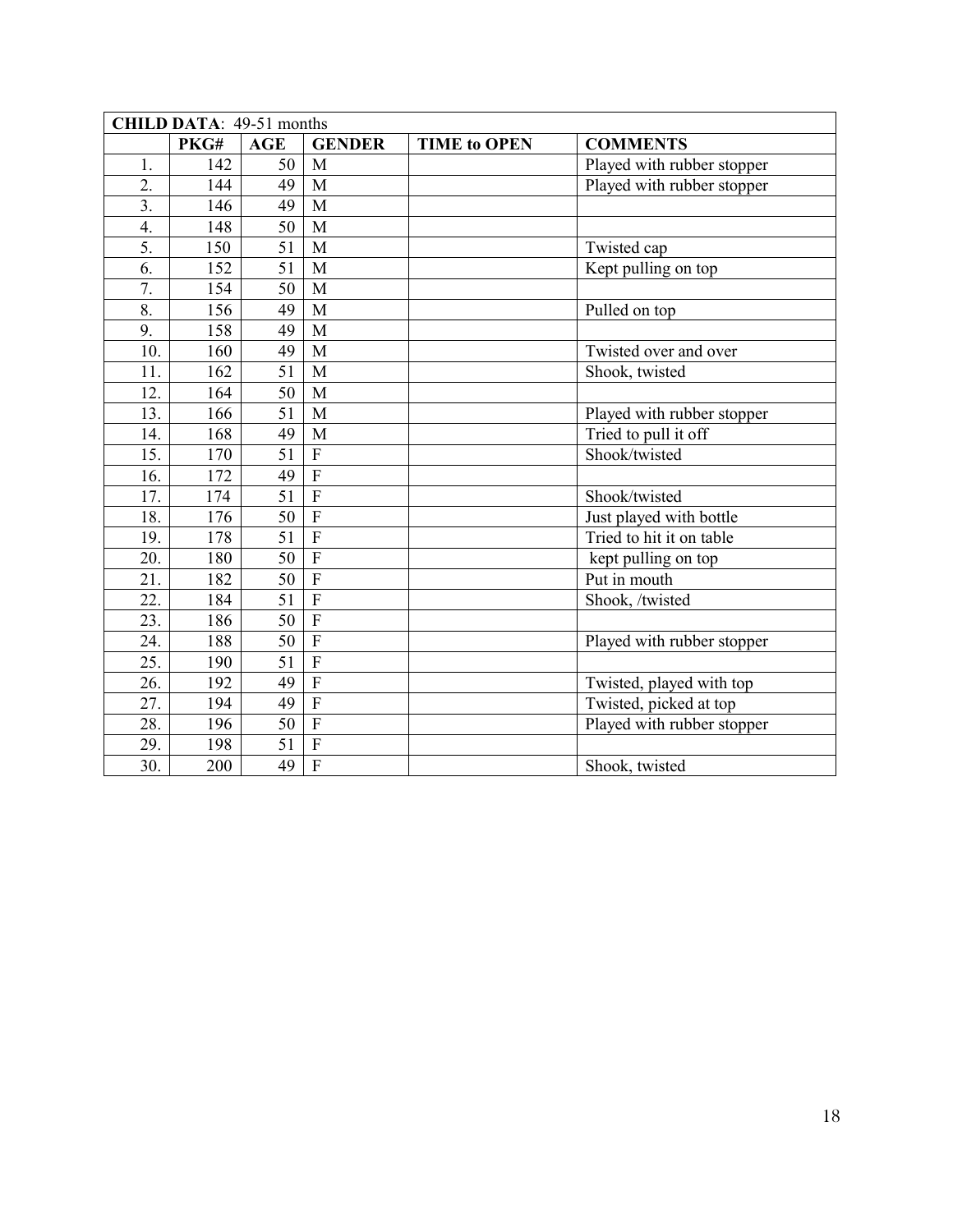| ా<br>-             |                                                         |                  | <b>Successful Panelists</b>                           |                                                                                                                                                                                                                                                                                                                             |  |
|--------------------|---------------------------------------------------------|------------------|-------------------------------------------------------|-----------------------------------------------------------------------------------------------------------------------------------------------------------------------------------------------------------------------------------------------------------------------------------------------------------------------------|--|
|                    | <b>Panelists</b><br><b>Tested</b>                       | First<br>Opening | <b>Second Opening</b><br>and Second<br><b>Closing</b> | <b>TOTAL</b><br><b>FAILURES</b>                                                                                                                                                                                                                                                                                             |  |
| 50-54 years old:   |                                                         |                  |                                                       |                                                                                                                                                                                                                                                                                                                             |  |
| Females            | 17                                                      | 17               | 17                                                    | $\theta$                                                                                                                                                                                                                                                                                                                    |  |
| Males              | 8                                                       | 8                | 8                                                     | $\theta$                                                                                                                                                                                                                                                                                                                    |  |
| <b>Subtotal</b>    | 25                                                      | 25               | 25                                                    | $\boldsymbol{0}$                                                                                                                                                                                                                                                                                                            |  |
| 55-59 years old:   |                                                         |                  |                                                       |                                                                                                                                                                                                                                                                                                                             |  |
| Females            | 17                                                      | 17               | 17                                                    | $\mathbf{0}$                                                                                                                                                                                                                                                                                                                |  |
| Males              | 8                                                       | 8                | 8                                                     | 0                                                                                                                                                                                                                                                                                                                           |  |
| <b>Subtotal</b>    | 25                                                      | 25               | 25                                                    | $\boldsymbol{0}$                                                                                                                                                                                                                                                                                                            |  |
| $60-70$ years old: |                                                         |                  |                                                       |                                                                                                                                                                                                                                                                                                                             |  |
| Females            | 35                                                      | 35               | 35                                                    | $\theta$                                                                                                                                                                                                                                                                                                                    |  |
| Males              | 15                                                      | 15               | 15                                                    | $\overline{0}$                                                                                                                                                                                                                                                                                                              |  |
| <b>Subtotal</b>    | 50                                                      | 50               | 50                                                    | 0                                                                                                                                                                                                                                                                                                                           |  |
| <b>TOTAL</b>       | 100                                                     | 100              | 100                                                   |                                                                                                                                                                                                                                                                                                                             |  |
| $\alpha$           | $C$ $T$ $T$ $T$ $T$ $T$ $T$ $T$ $C$ $C$<br>$(0.1$ $TTT$ | .                | <b>DITT E DEAR</b>                                    | $Q$ $\mathbf{F}$ $\mathbf{F}$ $\mathbf{F}$ $\mathbf{F}$ $\mathbf{F}$ $\mathbf{F}$ $\mathbf{F}$ $\mathbf{F}$ $\mathbf{F}$ $\mathbf{F}$ $\mathbf{F}$ $\mathbf{F}$ $\mathbf{F}$ $\mathbf{F}$ $\mathbf{F}$ $\mathbf{F}$ $\mathbf{F}$ $\mathbf{F}$ $\mathbf{F}$ $\mathbf{F}$ $\mathbf{F}$ $\mathbf{F}$ $\mathbf{F}$ $\mathbf{F}$ |  |

# **EVALUATION OF 4oz Dropper Bottle FOR SENIOR EFFECTIVENESS Table 2. Package opening test evaluated by adults 50 to 70 years of age**

**SENIOR-USE EFFECTIVENESS (SAUE)** = **100% ADULT RESECURRING 100%**

| <b>SENIOR ADULT: 50 - 54 YEARS</b> |      |      |     |                |                  |                          |  |  |  |
|------------------------------------|------|------|-----|----------------|------------------|--------------------------|--|--|--|
|                                    | PKG# | PKG# | AGE | <b>GENDER</b>  | <b>PASS/FAIL</b> | 5 mi/1 min Times to Open |  |  |  |
| 1.                                 | 51   | 52   | 52  | M              | <b>PASS</b>      | :10/06                   |  |  |  |
| 2.                                 | 53   | 54   | 52  | $\mathbf{M}$   | <b>PASS</b>      | :03/06                   |  |  |  |
| 3.                                 | 55   | 56   | 52  | M              | <b>PASS</b>      | :04/106                  |  |  |  |
| 4.                                 | 57   | 58   | 52  | M              | <b>PASS</b>      | : $12/10$                |  |  |  |
| 5.                                 | 59   | 60   | 54  | M              | <b>PASS</b>      | $:09$ :07                |  |  |  |
| 6.                                 | 61   | 62   | 53  | M              | <b>PASS</b>      | :08/0.08                 |  |  |  |
| 7.                                 | 63   | 64   | 54  | M              | <b>PASS</b>      | :11/:06                  |  |  |  |
| 8.                                 | 65   | 66   | 53  | M              | <b>PASS</b>      | :16/108                  |  |  |  |
| 9.                                 | 67   | 68   | 53  | $\mathbf{F}$   | <b>PASS</b>      | :08:06                   |  |  |  |
| 10.                                | 69   | 70   | 54  | $\mathbf{F}$   | <b>PASS</b>      | :18/:15                  |  |  |  |
| 11.                                | 71   | 72   | 54  | $\mathbf{F}$   | <b>PASS</b>      | : $11/14$                |  |  |  |
| 12.                                | 73   | 74   | 52  | $\mathbf{F}$   | <b>PASS</b>      | :14/:09                  |  |  |  |
| 13.                                | 75   | 76   | 54  | $\overline{F}$ | <b>PASS</b>      | :13/10                   |  |  |  |
| 14.                                | 77   | 78   | 50  | $\overline{F}$ | <b>PASS</b>      | : $11/11$                |  |  |  |
| 15.                                | 70   | 80   | 52  | $\mathbf{F}$   | <b>PASS</b>      | :19/:15                  |  |  |  |
| 16.                                | 81   | 82   | 54  | $\overline{F}$ | <b>PASS</b>      | :09:10                   |  |  |  |
| 17.                                | 83   | 84   | 54  | $\mathbf{F}$   | <b>PASS</b>      | : $12/108$               |  |  |  |
| 18.                                | 85   | 86   | 54  | $\mathbf{F}$   | <b>PASS</b>      | :16/108                  |  |  |  |
| 19.                                | 87   | 88   | 52  | $\overline{F}$ | <b>PASS</b>      | : $12/10$                |  |  |  |
| 20.                                | 89   | 90   | 51  | $\mathbf{F}$   | <b>PASS</b>      | :12/:09                  |  |  |  |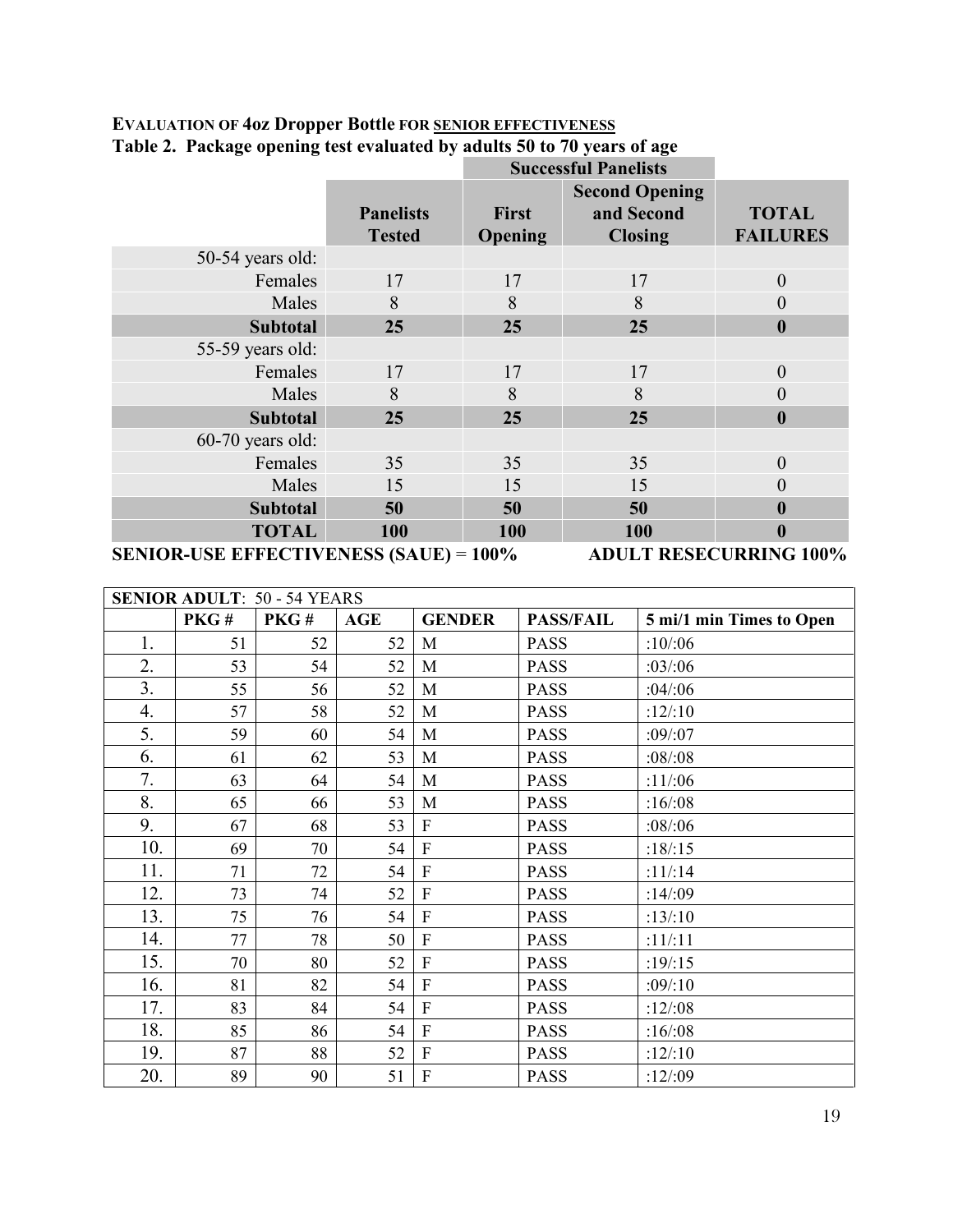| 21. | 91             | 92  | $50$ F |              | <b>PASS</b> | :08/11 |
|-----|----------------|-----|--------|--------------|-------------|--------|
| 22. | 93             | 94  | 52     | $\mathbf{F}$ | <b>PASS</b> | :11/10 |
| 23. | 95             | 96  | 52     | $\mathbf F$  | <b>PASS</b> | :13/10 |
| 24. | Q <sub>7</sub> | 98  | 53     | $\mathbf{F}$ | <b>PASS</b> | :10/10 |
| 25. | 99             | 100 |        | $\mathbf{F}$ | <b>PASS</b> | :12/10 |

| <b>SENIOR ADULT: 55 - 59 YEARS</b> |      |      |            |                           |                  |                           |  |
|------------------------------------|------|------|------------|---------------------------|------------------|---------------------------|--|
|                                    | PKG# | PKG# | <b>AGE</b> | <b>GENDER</b>             | <b>PASS/FAIL</b> | 5 min/1 min Times to Open |  |
| 1.                                 | 01   | 02   | 59         | M                         | <b>PASS</b>      | :08/09                    |  |
| 2.                                 | 03   | 04   | 55         | M                         | <b>PASS</b>      | :10/06                    |  |
| 3.                                 | 05   | 06   | 58         | M                         | <b>PASS</b>      | :10/107                   |  |
| 4.                                 | 07   | 08   | 57         | M                         | <b>PASS</b>      | : $13/109$                |  |
| 5.                                 | 09   | 10   | 55         | M                         | <b>PASS</b>      | :14/:09                   |  |
| 6.                                 | 11   | 12   | 55         | M                         | <b>PASS</b>      | : $12/109$                |  |
| 7.                                 | 13   | 14   | 55         | M                         | <b>PASS</b>      | :10/11                    |  |
| 8.                                 | 15   | 16   | 55         | M                         | <b>PASS</b>      | :07/06                    |  |
| 9.                                 | 17   | 18   | 58         | $\mathbf{F}$              | <b>PASS</b>      | :08/12                    |  |
| 10.                                | 19   | 20   | 55         | $\overline{F}$            | <b>PASS</b>      | :06/09                    |  |
| 11.                                | 21   | 22   | 56         | $\overline{F}$            | <b>PASS</b>      | : $12/109$                |  |
| 12.                                | 23   | 24   | 56         | $\rm F$                   | <b>PASS</b>      | :12/:09                   |  |
| 13.                                | 25   | 26   | 56         | $\boldsymbol{\mathrm{F}}$ | <b>PASS</b>      | 04/103                    |  |
| 14.                                | 27   | 28   | 56         | $\overline{F}$            | <b>PASS</b>      | :09:12                    |  |
| 15.                                | 29   | 30   | 55         | $\overline{F}$            | <b>PASS</b>      | :06/13                    |  |
| 16.                                | 31   | 32   | 57         | $\overline{F}$            | <b>PASS</b>      | : $14/16$                 |  |
| 17.                                | 33   | 34   | 58         | $\mathbf F$               | <b>PASS</b>      | : $13/109$                |  |
| 18.                                | 35   | 36   | 55         | $\overline{F}$            | <b>PASS</b>      | : $12/10$                 |  |
| 19.                                | 37   | 38   | 55         | $\overline{F}$            | <b>PASS</b>      | : $12/15$                 |  |
| 20.                                | 39   | 40   | 55         | $\overline{F}$            | <b>PASS</b>      | :06/28                    |  |
| 21.                                | 41   | 42   | 55         | $\rm F$                   | <b>PASS</b>      | :07/107                   |  |
| 22.                                | 43   | 44   | 56         | $\mathbf{F}$              | <b>PASS</b>      | :07/08                    |  |
| 23.                                | 45   | 46   | 58         | $\overline{F}$            | <b>PASS</b>      | :08:06                    |  |
| 24.                                | 47   | 48   | 57         | $\rm F$                   | <b>PASS</b>      | : $11/12$                 |  |
| 25.                                | 49   | 50   | 55         | $\mathbf{F}$              | <b>PASS</b>      | :10/:15                   |  |

| <b>SENIOR ADULT: 60 - 70 YEARS</b> |      |      |     |               |                  |                           |  |  |
|------------------------------------|------|------|-----|---------------|------------------|---------------------------|--|--|
|                                    | PKG# | PKG# | AGE | <b>GENDER</b> | <b>PASS/FAIL</b> | 5 min/1 min Times to Open |  |  |
| ı.                                 | 101  | 102  | 67  | M             | <b>PASS</b>      | :07/06                    |  |  |
| 2.                                 | 103  | 104  | 67  | M             | <b>PASS</b>      | :14/:09                   |  |  |
| 3.                                 | 105  | 106  | 70  | M             | <b>PASS</b>      | :09:08                    |  |  |
| 4.                                 | 107  | 108  | 68  | M             | <b>PASS</b>      | : $15/10$                 |  |  |
| 5.                                 | 109  | 110  | 67  | M             | <b>PASS</b>      | :17/10                    |  |  |
| 6.                                 | 111  | 112  | 68  | M             | <b>PASS</b>      | :14/:09                   |  |  |
| 7.                                 | 113  | 114  |     | M             | <b>PASS</b>      | :12/10                    |  |  |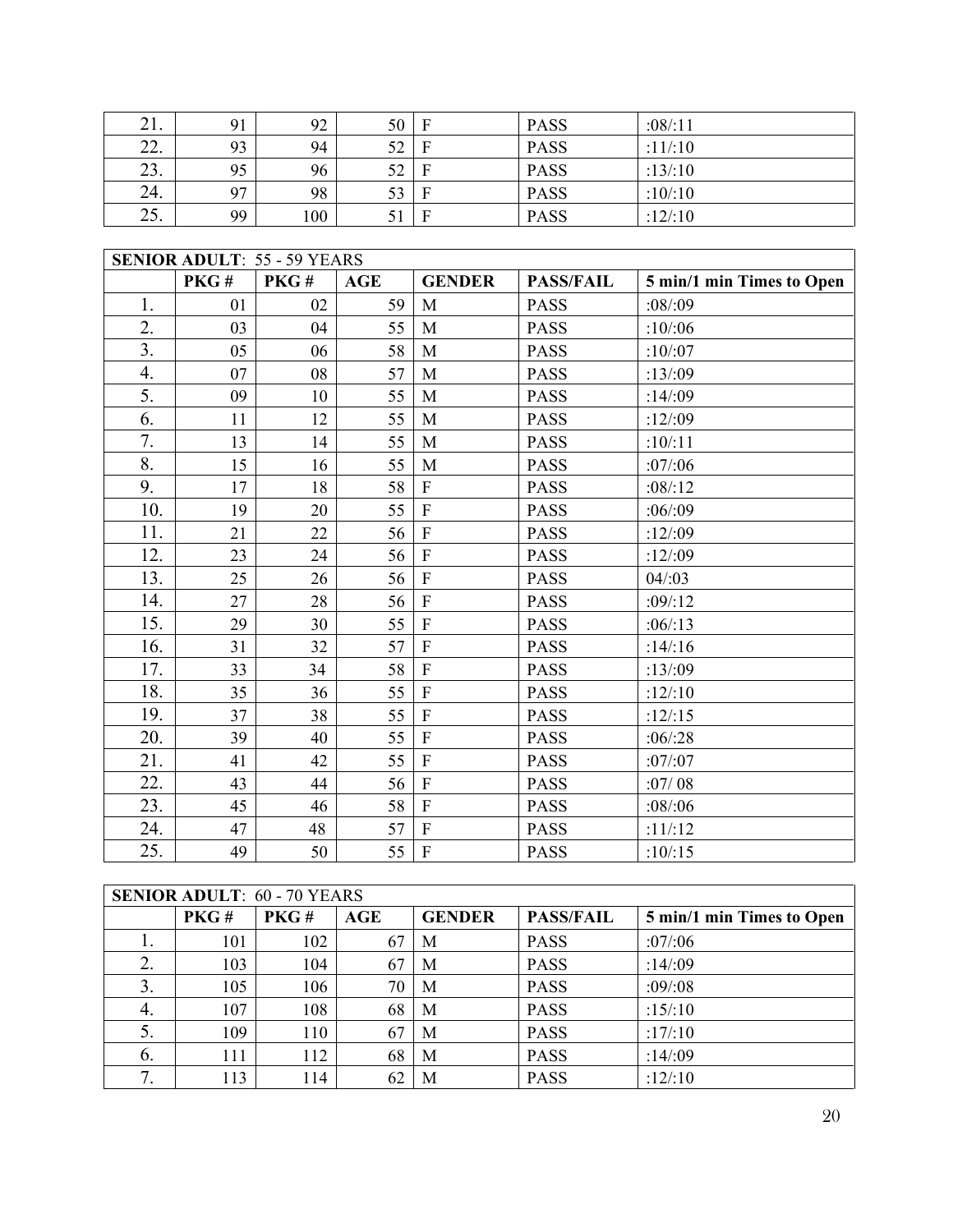| 8.  | 115 | 116 | 60 | M                         | <b>PASS</b> | :08/09     |
|-----|-----|-----|----|---------------------------|-------------|------------|
| 9.  | 117 | 118 | 60 | M                         | <b>PASS</b> | : $15/12$  |
| 10. | 119 | 120 | 64 | M                         | <b>PASS</b> | $:09$ :07  |
| 11. | 121 | 122 | 64 | M                         | <b>PASS</b> | : $14/12$  |
| 12. | 123 | 124 | 66 | M                         | <b>PASS</b> | :06/05     |
| 13. | 125 | 126 | 67 | M                         | <b>PASS</b> | :14/108    |
| 14. | 127 | 128 | 61 | M                         | <b>PASS</b> | $:09$ :07  |
| 15. | 129 | 130 | 67 | M                         | <b>PASS</b> | :08/06     |
| 16. | 131 | 132 | 69 | ${\bf F}$                 | <b>PASS</b> | :06/07     |
| 17. | 133 | 134 | 62 | $\rm F$                   | <b>PASS</b> | :07/10     |
| 18. | 135 | 136 | 60 | $\rm F$                   | PASS        | :06/10     |
| 19. | 137 | 138 | 64 | $\rm F$                   | <b>PASS</b> | :08/10     |
| 20. | 139 | 140 | 69 | $\rm F$                   | <b>PASS</b> | :10/11     |
| 21. | 141 | 142 | 66 | ${\bf F}$                 | <b>PASS</b> | :09:12     |
| 22. | 143 | 144 | 66 | $\rm F$                   | <b>PASS</b> | :08:11     |
| 23. | 145 | 146 | 64 | $\rm F$                   | <b>PASS</b> | :09:11     |
| 24. | 147 | 148 | 61 | $\rm F$                   | <b>PASS</b> | :07/10     |
| 25. | 149 | 150 | 66 | $\rm F$                   | <b>PASS</b> | :08:09     |
| 26. | 151 | 152 | 70 | $\mathbf F$               | <b>PASS</b> | :13:10     |
| 27. | 153 | 154 | 70 | $\rm F$                   | <b>PASS</b> | :07/09     |
| 28. | 155 | 156 | 64 | $\rm F$                   | <b>PASS</b> | :08/10     |
| 29. | 157 | 158 | 61 | $\rm F$                   | <b>PASS</b> | :07/09     |
| 30. | 159 | 160 | 61 | $\overline{F}$            | <b>PASS</b> | :10/09     |
| 31. | 161 | 162 | 61 | $\rm F$                   | <b>PASS</b> | :13/09     |
| 32. | 163 | 164 | 69 | $\overline{F}$            | <b>PASS</b> | :29:16     |
| 33. | 165 | 166 | 64 | $\rm F$                   | <b>PASS</b> | :10/09     |
| 34. | 167 | 168 | 61 | $\overline{F}$            | <b>PASS</b> | : $12/13$  |
| 35. | 169 | 170 | 61 | $\boldsymbol{\mathrm{F}}$ | <b>PASS</b> | :09:13     |
| 36. | 171 | 172 | 61 | $\rm F$                   | <b>PASS</b> | :13/10     |
| 37. | 173 | 174 | 60 | $\rm F$                   | <b>PASS</b> | : $12/10$  |
| 38. | 175 | 176 | 61 | $\;$ F                    | PASS        | :13/09     |
| 39. | 177 | 178 | 60 | $\mathbf{F}$              | <b>PASS</b> | : $12/11$  |
| 40. | 179 | 180 | 61 | $\mathbf{F}$              | <b>PASS</b> | : $13/109$ |
| 41. | 181 | 182 | 61 | $\rm F$                   | <b>PASS</b> | :08/11     |
| 42. | 183 | 184 | 63 | $\rm F$                   | <b>PASS</b> | :12/:09    |
| 43. | 185 | 186 | 62 | $\rm F$                   | <b>PASS</b> | : $13/10$  |
| 44. | 187 | 188 | 60 | $\mathbf{F}$              | <b>PASS</b> | : $13/109$ |
| 45. | 189 | 190 | 63 | $\rm F$                   | <b>PASS</b> | : $10/12$  |
| 46. | 191 | 192 | 60 | $\mathbf{F}$              | <b>PASS</b> | : $12/10$  |
| 47. | 193 | 194 | 61 | $\boldsymbol{\mathrm{F}}$ | <b>PASS</b> | :13/09     |
| 48. | 195 | 196 | 61 | $\rm F$                   | <b>PASS</b> | :13/10     |
| 49. | 197 | 198 | 60 | $\boldsymbol{\mathrm{F}}$ | <b>PASS</b> | : $13/109$ |
| 50. | 199 | 200 | 61 | $\mathbf F$               | <b>PASS</b> | :11/10     |
|     |     |     |    |                           |             |            |